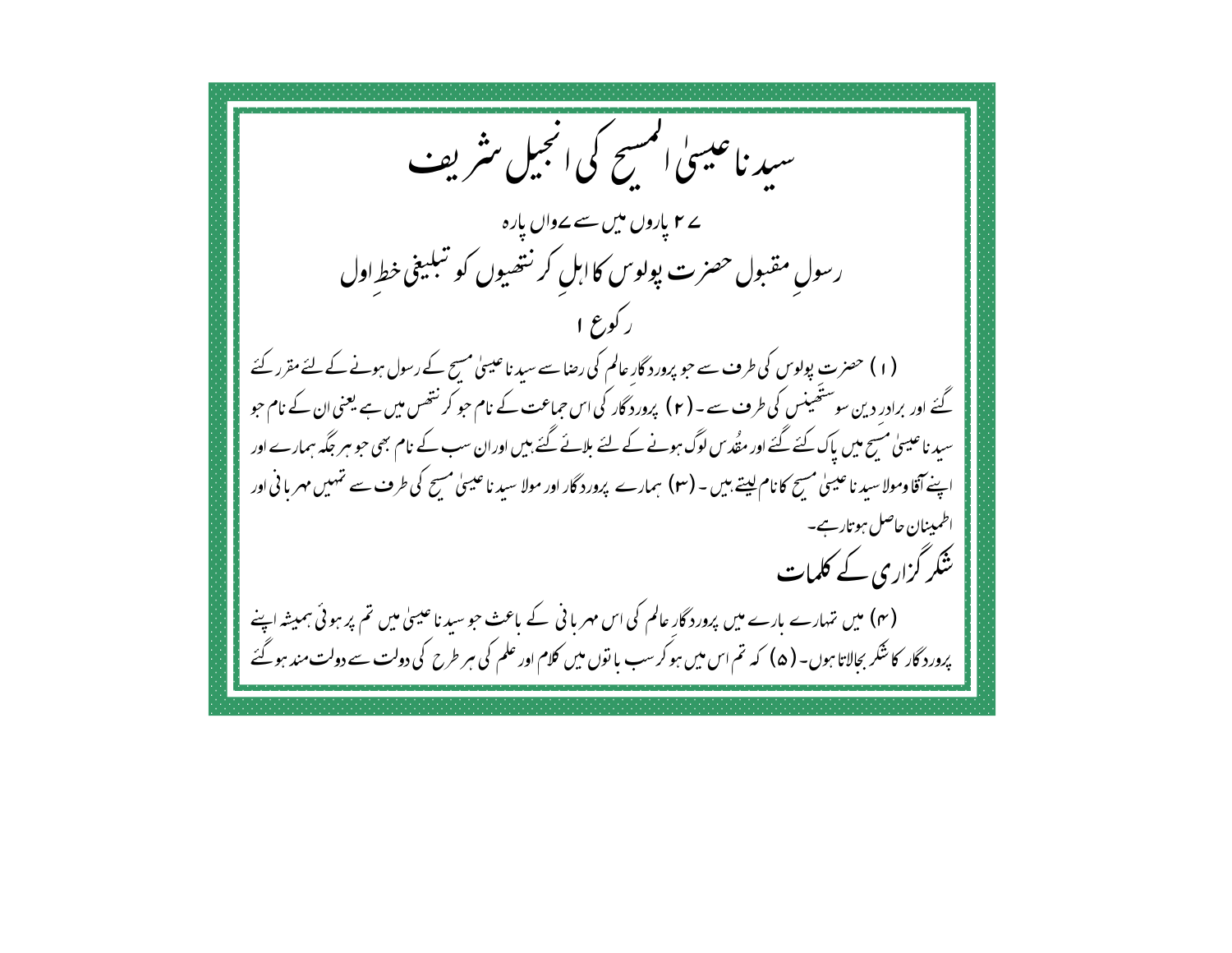( ۲ ) چنانچہ سید ناعیسیٰ مسح کی شہادت تم میں قائم ہو ئی ۔( ۷ ) یہاں تک کہ تم کسی نعمت میں کم نہیں اور ہمارے آقاومولانا سید نامسح کے ظہور کے منتظر ہو۔( ۸) حبو تم کو آخر تک قائم بھی رکھے گا تاکہ تم ہمارے آقا ومولانا سید ناعیسیٰ مسح کے دن بے الزام ٹھہرو۔( ۹ ) پرورد گار عالم سچے بیں جنہوں نے تہیں اپنے ابن ہمارے آقا ومولاسید ناعیسیٰ مسح کی حصہ داری کے لئے بلایا ہے۔ حماعت میں تفرقہ بازی ( • ۱ ) اب اے دینی ہجا یئو! سید ناعیبیٰ مسح حوہمارے آقابیں ان کے نام کےوسیلہ سے میں تم سے التماس کرتا ہوں کہ سب ایک ہی بات کھواور تم میں تفرقے نہ ہوں بلکہ باہم یک دل اورایک رائے ہو کر مضبوط بنے رہو۔(۱۱)کیونکہ اے دینی جائیو! تہاری نسبت مجھے خلونے کے ٹھر والوں سے معلوم ہوا کہ تم میں حجگڑے ہورہے،میں ۔( ۲ ا ) میرا بہ مطلب ہے کہ تم میں سے کوئی اپنےآپ کو یولوس رسول کاکھتاہے کوئی ایلوس کا کوئی کیفا کا کوئی مسح کا-(۱۳) کیامسح بٹ گئے ؟ کیا پولوس نتہاری خاطر مصلوب ہوا؟ یا تم نے پولوس کے نام پر اصطباع لیا؟( ۱۴ ) رب العالمین کاشکر کرتا ہوں کہ کرسپس اور کیس کے سوامیں نے تم سے کسی کو اصطباع نہیں دیا۔(ھ۱) تاکہ کوئی یہ نہ کھے کہ تم نے میرے نام پر اصطباع لیا۔( ۱۲) باں ستفناس کے خاندان کو بھی میں نے اصطباع دیا۔ ہاقی نہیں جانتا کہ میں نے کسی اور کواصطباع دیا ہو۔ (ے ۱ ) کیونکہ سید نامسح نے مجھے اصطباع دینے کو نہیں بھیجا بلکہ انجیل سٹریف سنانے کواور وہ بھی کلام کی صحمت سے ینہیں تاکہ سید نامسح کی صلیب بے تاثیر یہ ہو۔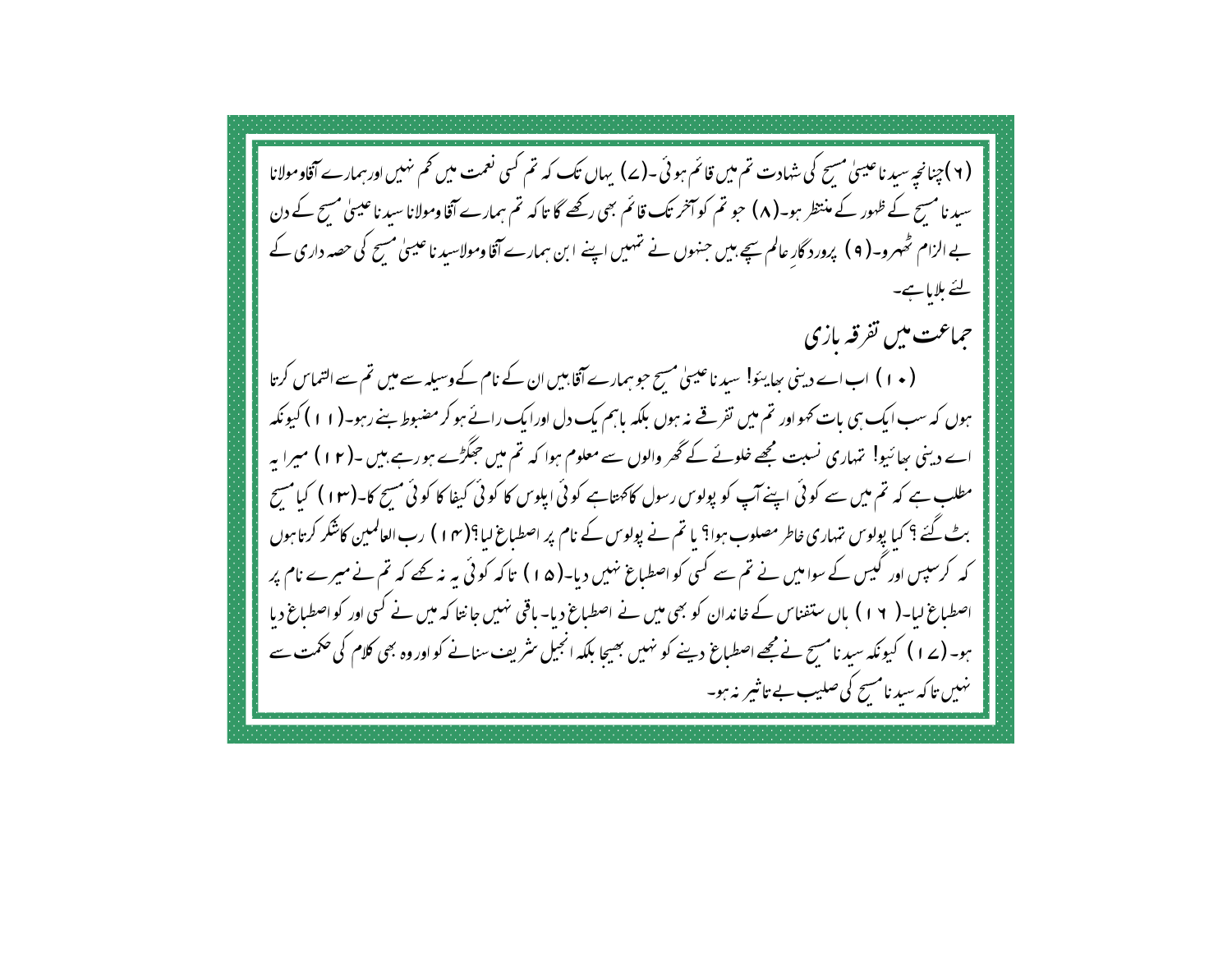سید ناعیسیٰ مسح پرورد گار عالم کی قدرت اور حکمت (۱۸) کیونکہ صلیب کا پیغام ہلاک ہونے والوں کے نزدیک تو بیوقوفی ہے مگر ہم نحات پانے والوں کے نزدیک پرورد گار کی قدرت ہے۔( ۱۹ ) کیونکہ لکھاہے کہ میں حکیموں کی حکمت کو نیست اور عقل مندوں کی عقل کورد کروں گا۔ ( • ٢ ) حماں کا حکیم ہیںجاں کا فقیہ ہیںجاں کا اس حہان کا بحث کرنے والا ہی کیا پرور دگار نے د نیا کی حکمت کو بیوقوفی نہیں ٹھہرا یا؟ ( ۲۱ ) اس لئے کہ حب رب العالمین کی حکمت کے مطابق د نیانے اپنی حکمت سے پرورد گار کو مہ جانا تو پرورد گار کو بہ پسند آیا کہ اس تبلیغ کی بیوقوفی کے وسیلہ سے ایمان لانے والوں کو نجات عطا فرمائیں-(۲۳) چنانچہ یہودی نشان چاہتے بیں اور یونا فی حکمت تلاش کرتے ہیں ۔(۲۳ ) مگر ہم اس سید نامسح مصلوب کی تبلیغ کرتے ہیں جو یہودیوں کے نزدیک ٹھوکر اور مشر کین کے نزدیک بیوقوفی ہے۔(۲۴ ) لیکن حو بلائے ہوئے بیں۔ یہودی ہوں یا یونانی۔ان کے نزدیک سیدنا مسح پرورد گار کی قدرت اور حکمت بیں۔( ۲۵ ) کیونکہ رب العالمین کی بیوقوفی آدمیوں کی حکمت سے زیادہ حکمت والی ہے اور پرورد گار کی تمزوری آدمیوں کے زور سے زیادہ زورآور ہے۔ (۲ ۲) اے دینی سِائیو! اپنے بلائے جانے پر نو لگاہ کرو کہ جسم کے لحاظ سے بہت سے حکیم ۔ بہت سے اختیار والے بہت سے انثراف نہیں بلائے گئے ۔(ے ۲) بلکہ اللہ و تبارک تعالیٰ نے دنیا کے محمزوروں کو حپن لیا کہ زور آور وں کو سٹرمندہ کرے۔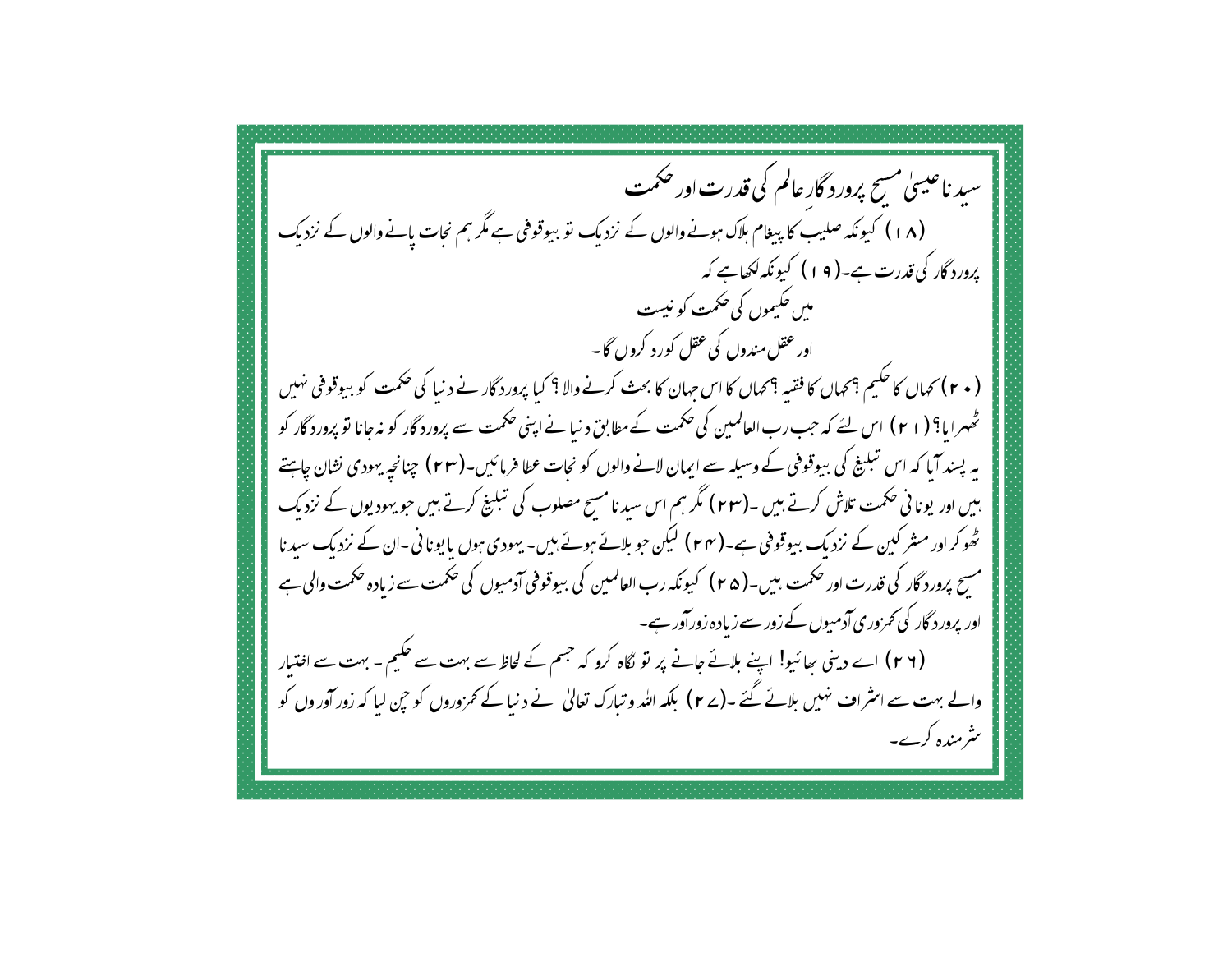(۲۸) پرورد گار نے د نیا کے تمہینوں اور حقیروں کو بلکہ بے وحبودوں کوحین لیا کہ موحبودوں کو نیست کرے۔( ۲۹) تاکہ کوئی بسٹر پرورد گار کے سامنے فخریہ کرے۔( + ۳) لیکن تم اُس کی طرف سے سید نامسح میں ہوجو ہمارے پرورد گار کی طرف سے حکمت ٹھہر ئے یعنی سچائی اور یا کیز گی اور رہائی ۔( ا ۳ ) تا کہ جیسالکھا ہے کہ ویسا ہی ہو کہ حو فخر کرے وہ پرورد گار پر فخر ر کورع ۲ سید نامسح مصلوب کے بارے پیغام (۱) اور اے دینی ہجائیو! حب میں تہارے پاس آبااور تم میں پرورد گار کے بھید کی تبلیغ کرنے لگا نواعلیٰ درجہ کی تقریر باحکمت کے ساتھ نہیں آیا-(۲) کیونکہ میں نے یہ ارادہ کرلیا تھا کہ تہمارے درمیان سید نامسح بلکہ مسح مصلوب کےسوا اور تحیے نہ جا نوں گا۔(۳) اور میں تھروری اور خوف اور بہت تھر تھرانے کی حالت میں تہارے پاس رہا۔ (۴) اور میری تقریر اور میری تبلیخ میں حکمت کی لسانے والی باتیں نہ تھیں بلکہ وہ پاک روح الہٰیٰ اور قدرت سے ثابت ہو تی تھی۔ ( ۵) تا کہ تہارا ایمان انسان کی حکمت پر نہیں بلکہ پرورد گار کی قدرت پرموقوف ہو۔ یرورد گار کی حکمت ( ۲ ) بھر بھی کاملوں میں ہم صحمت کی باتیں تھتے ہیں لیکن اس حہان کی اور اس حہان کے نیست ہونے والے سمرداروں کی صحمت نہیں ۔(ے) بلکہ ہم پرورد گار کی پوشیدہ صحمت راز کے طور پر بیان کرتے ہیں جو پرورد گار نے حہان کے سٹروع سے پیشنتر سماری عظمت کے واسطے مقرر کی تھی۔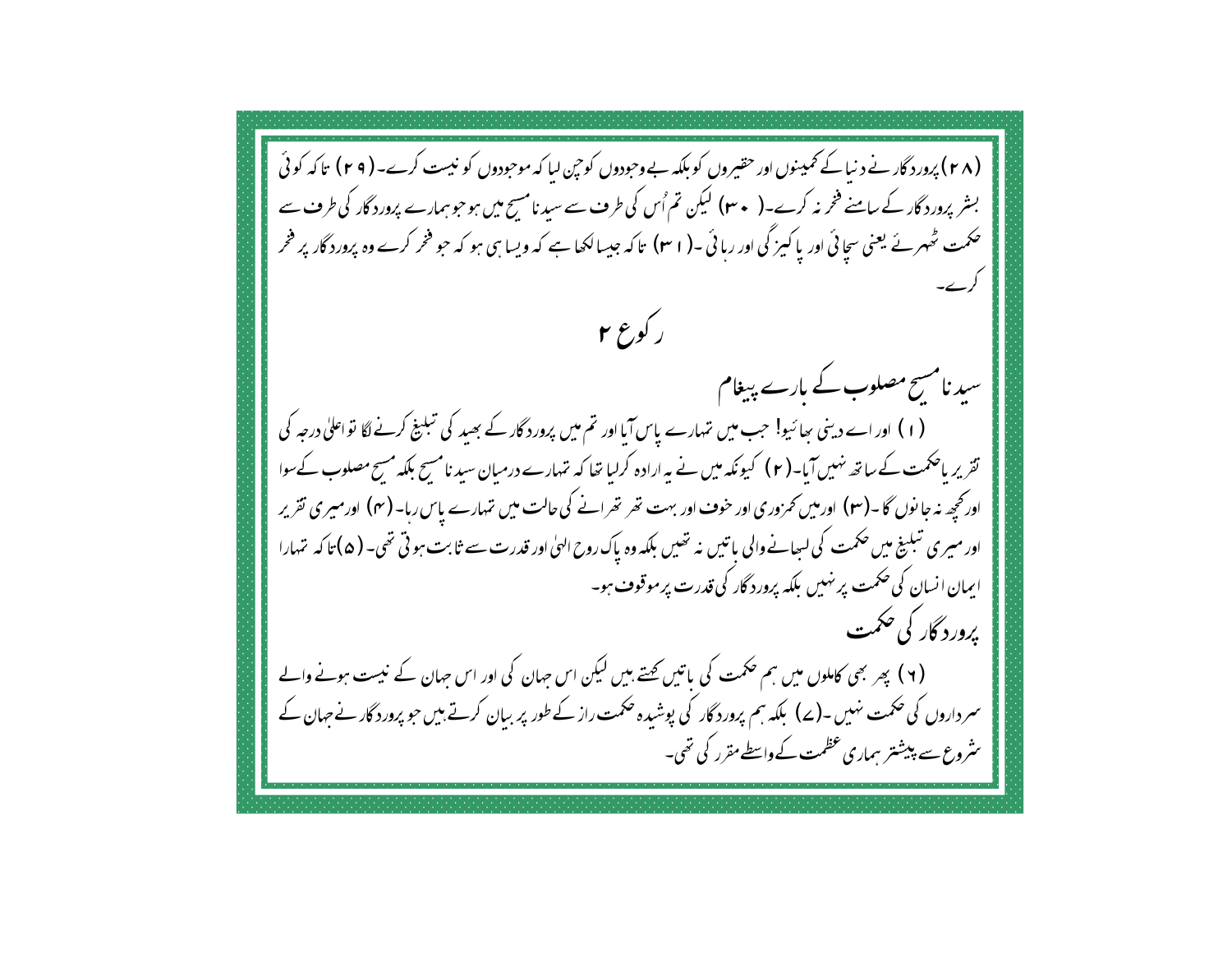( A ) جسے اس حہان کے سمر داروں میں سے کسی نے نہ سمحیا کیونکہ اگر سمجھتے تو عظمت کے مولا کومصلوب نہ کرتے۔ ( ۹ ) بلکہ جیسالکھاہےویسا سی ہوا کہ حوحییزیں نہ آنکھوں نے دیکھیں نہ کا نوں نہ سنیں یہ آدمی کے دل میں آئیں۔ وہ سب پرورد گار عالم نے اپنے محبت رکھنےوالوں کے لئے تیار کردیں۔ ( • ۱ ) لیکن ہم پر پرورد گار نے ان کوروح پاک کے وسیلہ سے ظاہر کیا کیونکہ روح پاک سب ماتیں بلکہ پرورد گار کی تہ کی باتیں بھی دریافت کراپیتاہے۔ (۱۱) کیونکہ انسانوں میں سے کون کسی انسان کی باتیں جا نتاہے سواانسان کی اپنی روح کے حواس میں ہے؟اسی طرح پرورد گار کے روح کے سوا کو ئی پرورد گار کی باتیں نہیں جا نتا۔ ( ۲ ۱ ) گمر ہم نے نہ د نیا کی روح بلكہ وہ روح یا با حو پرورد گار عالم کی طرف سے ہے تاکہ ان یا توں کو جانیں حو پرورد گار نے ہمیں عنائت کی بیں۔(۱۳) اور ہم ان یا توں کو ان الفاظ میں نہیں بیان کرتے حوا نسا فی حکمت نے ہم کوسکھائے ہوں بلکہ ان الفاظ میں حوروح العلٰ نے سکھائے بیں اور روحا فی یا نوں کاروحا فی یا نوں سے مقابلہ کرتے ہیں۔ ( ۱۴ ) مگر نفسا فی آدمی پرورد گار کے روح کی یا تین قبول نہیں کرتا کیونکہ وہ اس کے نزدیک بیوقوفی کی باتیں بیں اور یہ وہ انہیں سمجھ سکتا ہے کیونکہ وہ روحانی طور پر پر کھی جاتی ہیں۔ (۵۱) لیکن روحا فی شخص سب یا نوں کو پر کھ لیتا مگر خود کسی سے پر بھا نہیں جاتا۔( ۱ ۲ ) پرورد گار کی عقل کو کس نے جانا کہ اس کو تعلیم دے سکے ؟مگر ہم میں سید نامسح کی عقل ہے۔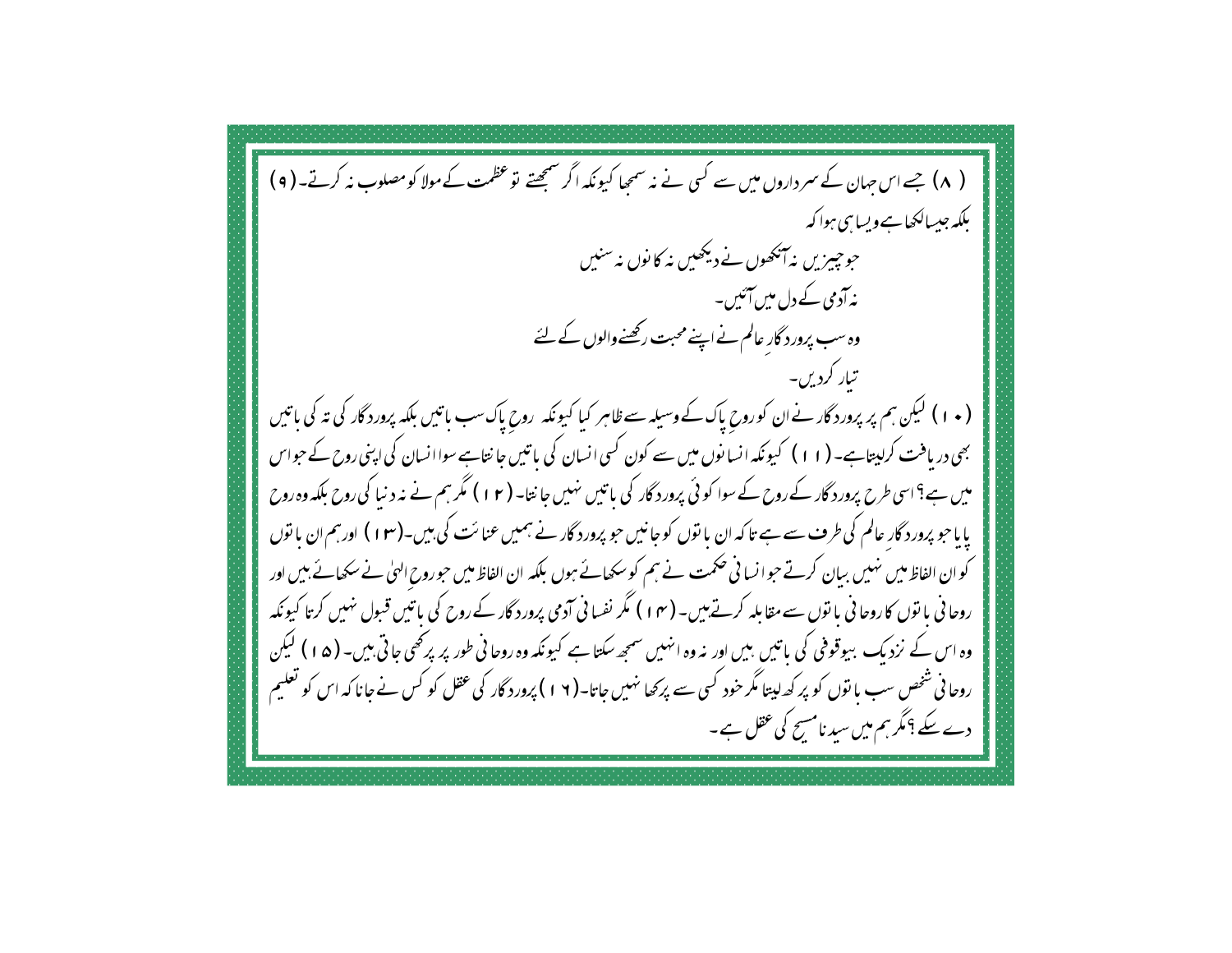ر کورع سل یرورد گار کے خادم (۱) اے دینی پھائیو! میں تم سے اس طرح کلام نہ کر یکا جس طرح روحانیوں سے بلکہ جیسے جسمانیوں سے اور ان سے حوسبد نامسیح میں بچے ہیں ۔(٢) میں نے تہیں دودھ پلایا اور کھانا نہ کھلایا کیونکہ تم کو اس کی برداشت نہ تھی بلکہ اب بھی برداشت نہیں۔(سو) کیونکہ ابھی تک حسمانی ہو۔اس لئے کہ حب تم میں حسد اور حِمَکُڑا ہے تو کیا تم حسمانی نہ ہوئے اور انسا فی طریق پر نہ چلے ؟(مہ) اس لئے کہ جب ایک کھتاہے میں یولوس کا ہوں اور دوسمراکھتا ہے ایلوس کا ہوں تو کیا تم انسان نہ ہوئے؟ ( ۵ ) ایلوس کیا چیز ہے؟ اور پولوس کیا؟ خادم۔ حن کے وسیلہ سے تم ایمان لائے اور ہرایک کی وہ حیثیت ہے جو پرورد گار نے اسے عطا فرما ئی ( ۲ ) میں نےدرخت لگا یا اورا پلوس نے یا فی دیا مگر بڑھا یا پرورد گار عالم نے ۔ (ے) پس نہ لگانے والانحجیہ جیپز ہے نہ یا فی دینے والا مگر رب العالمین حو بڑھانے والے ہیں۔ ( ۸ ) لگانے والا اور یا فی دینے والا دو نوں ایک بیں لیکن ہرایک اپنااحرا پنی محنت کےموافق پائے گا۔( ۹ ) کیونکہ ہم پرورگار کے ساتھ کام کرنےوالے بیں ۔ تم پروردگار کی تھیتی اور پرورد گار کی عمارت ہو۔ ( • ۱ ) میں نے اس نوفیق حو یرورد گار نے مجھے بخشی دانامعمار کی طرح نیورکھی اور دوسمرا اس پر عمارت اٹھاتاہے۔ پس ہرایک خسر دار رہے کہ وہ کیسی عمارت اٹھاتاہے ۔(۱۱) کیونکہ سوا اس نیو کے حو پڑمی ہوئی ہے اوروہ سید نامسح ہے کو ئی شخص دوسمری نهیں رکھ سکتا۔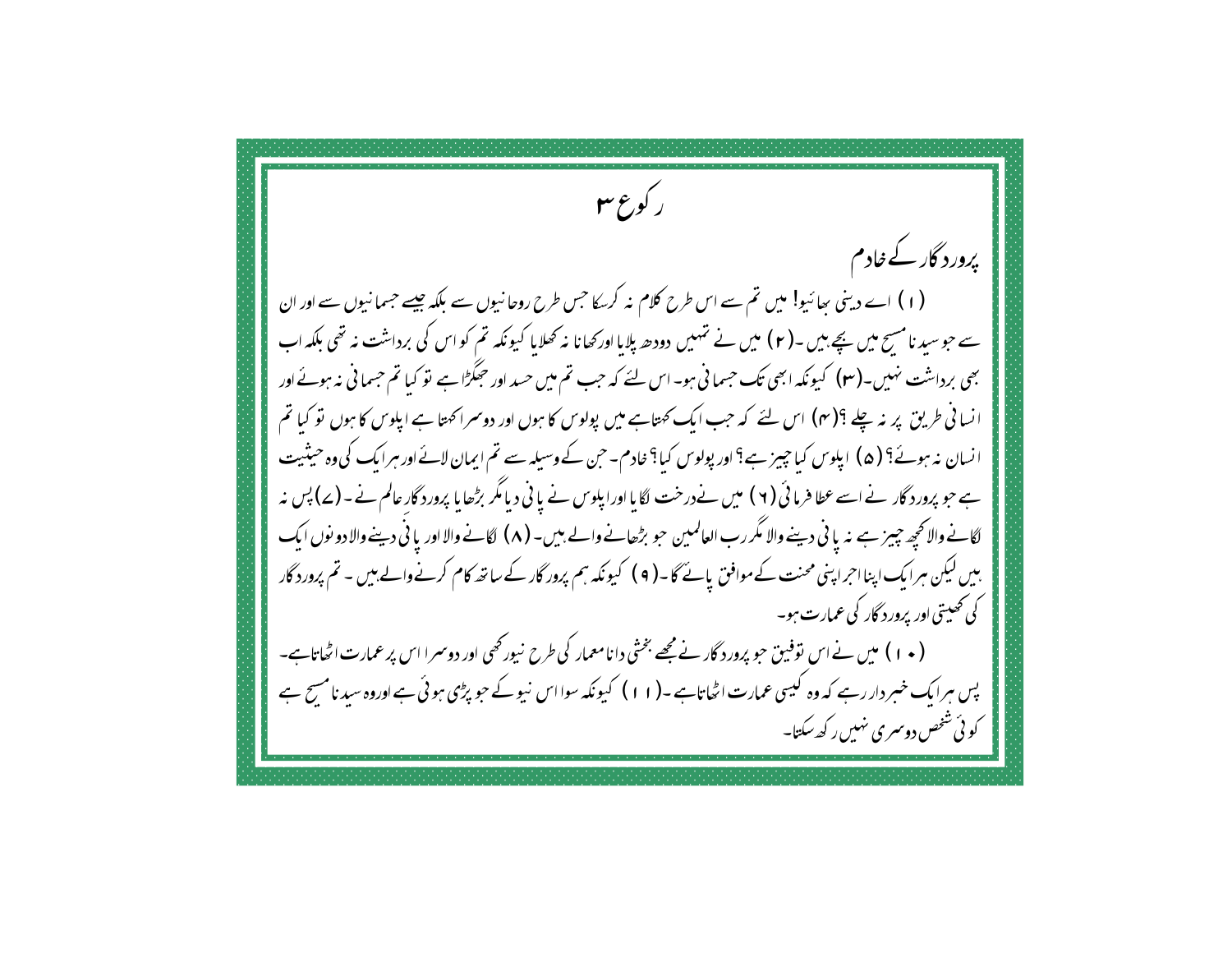(۱۲) اور اگر کوئی اس نیو پر سونا پاچاندی یا بیش قیمت پتھروں پالکڑی پاٹھاس یا بھوسے کاردارکھے۔(۱۳) تواس کا کام ظاہر ہوجائے گا کیونکہ حبودن گ کے ساتھ ظاہر ہوگاوہ اس کام کو بتادے گا اور وہ گ حنود ہرایک کاکام آزمالے گی کہ کیسا ہے۔ (۱۴) جس کا کام اس پر بنا ہوا یاقی رہے گا وہ احریائے گا۔(۱۵) اور جس کا کام جل جائے گا وہ نقصان اٹھائے گا گیکن خود کچ جائے گامگر جلتے جلتے۔ (۱۲) کیا تم نہیں جانتے کہ تم پرورد گار کا مقدس اور پرورد گار کا روح تم میں بسا ہواہے؟ (۲۱) اگر کوئی پاک پرورد گار کےمقدس کو برباد کرے گا تو پرورد گار اس کو برباد کرے گا کیونکہ پرورد گار کامقدس پاک ہے اور وہ تم ہو۔ (۸ ۱ ) کوئی اپنےآپ کو فریب نہ دے۔اگر کوئی تم میں اپنےآپ کواس جہان میں حکیم سمجھے تو بیوقوف بنے تاکہ حکیم ہوجائے۔( ۹ ) کیونکہ د نیا کی حکمت پرورد گار کے نزدیک بیوقوفی ہے۔چنانچہ لکھاہے کہ وہ حکیموں کوان ہی کی چالا کی میں ہیپنسادیتا ہے۔ ( ٭ ۲ ) اور یہ بھی کہ پرورد گار حکیموں کے خیالوں کو جانتے بیں کہ پاطل بیں۔ ( ۱ ۲ ) پس آدمیوں پر کوئی فخر نہ کرے کیونکہ سب چیزیں تہاری بیں ۔(۲۲) خواہ پولوس ہو خواہ ایلوس -خواہ کہفا خواہ د نیا- خواہ زند گی خواہ موت۔ خواہ حال کی چییزیں خواہ استقبال کی۔(۲۳) سب نتہاری اور تم مسح کے ہواور مسح پرورد گار کے ہیں۔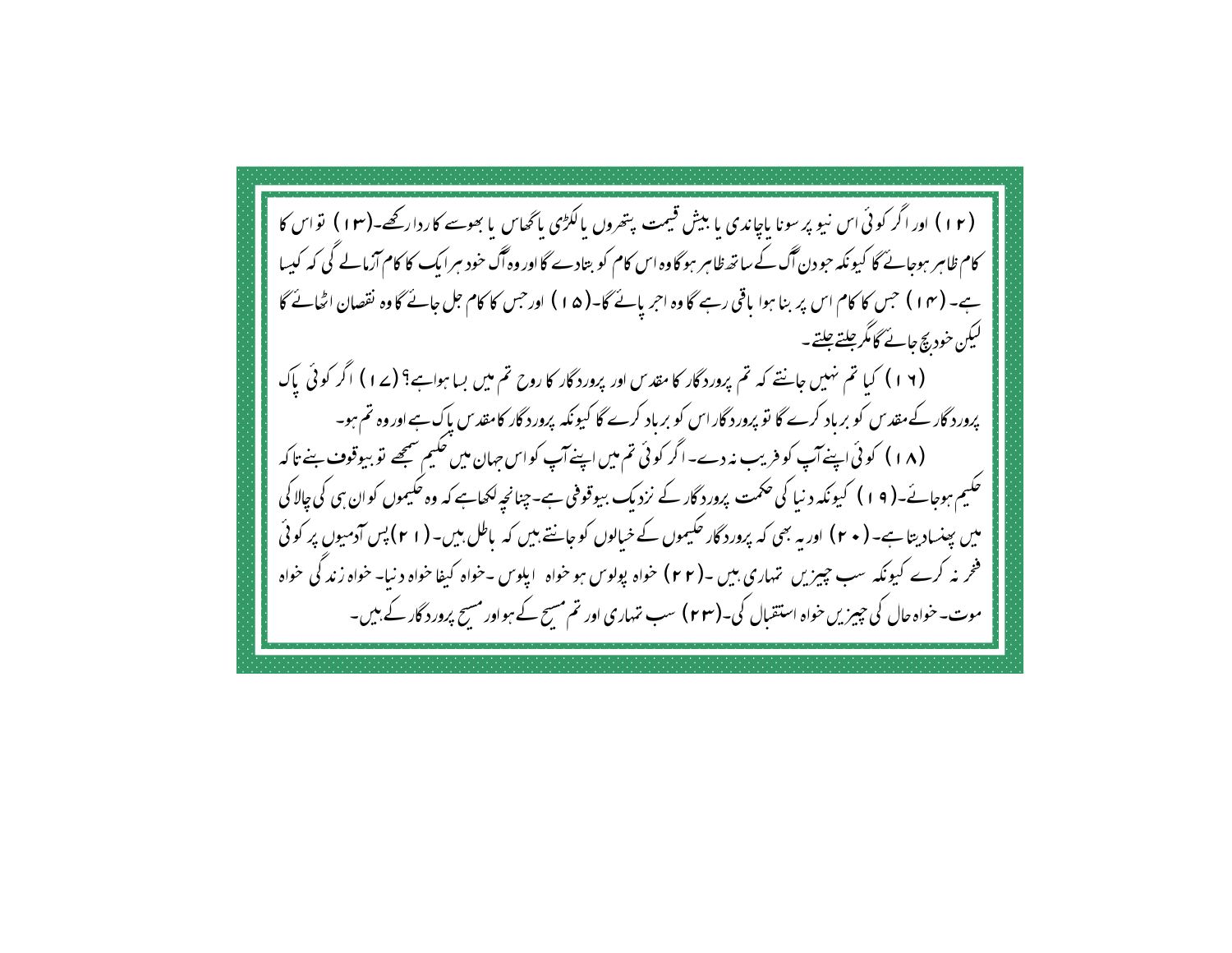کوع م سید نامسح کےرسول (۱) آدمی ہم کو سید نامسیح کا خادم اور پرورد گار کے رازوں کا مختار سمجھے۔(۲) اور بہاں مختار میں یہ بات دیکھی جاتی ہے کہ دیانت دار لگا۔ (۳) لیکن میرے نزدیک یہ نہائت خفیف بات ہے کہ تم یا کوئی انسانی عدالت مجھے پرکھے بلکہ میں خود بھی اپنےآپ کو نہیں پرکھتا۔( مہ) کیونکہ میرا دل نومجھے ملامت نہیں کرتامگر اس سے میں سحا نہیں ٹھہرتا بلکہ میرا یرکھنےوالا پرورد گارہے ۔ ( ۵ ) پس جب تک مولا نہ آئیں وقت سے پہلے کسی بات کافیصلہ نہ کرو،وسی تاریکی کی یوشیدہ پاتیں روشن کردیں گے اور دلوں کے منصوبے ظاہر کردے گے اور اس وقت ہرایک کی تعریف پرورد گار کی طرف سے ہو گی۔ ( ۲ )اے دینی سائیو! میں نے ان یا نوں میں تہاری خاطر اپنا اور اپلوس کا ذکر مثال کے طور پر کیا ہے تاکہ تم ہمارے وسیلہ سے یہ سیکھو کہ لکھے ہوئے سے تحاوز نہ کرواورا یک کی تائید میں دوسمرے کے برخلاف شیخی نہ مارو۔(ے) تم میں اور دوسمرے میں کون فرق کرتاہے؟ اور تہارے پاس کون سی ایسی چیزی ہے حو تم نےدوسمرے سے نہیں یائی؟ اور حب تم نے دوسرے سے یائی نوفخر کیوں کرتے ہو کہ گویا نہیں یائی ؟(٨) تم نوپہلے ہی سے آسودہ ہواور پہلے ہی سے دولت مند ہواور تم نے ہمارے بغیرِ پادشاہی کی اور کاش کہ تم بادشاہی کرتے تا کہ ہم بھی تہارے ساتھ بادشاہی کرتے!-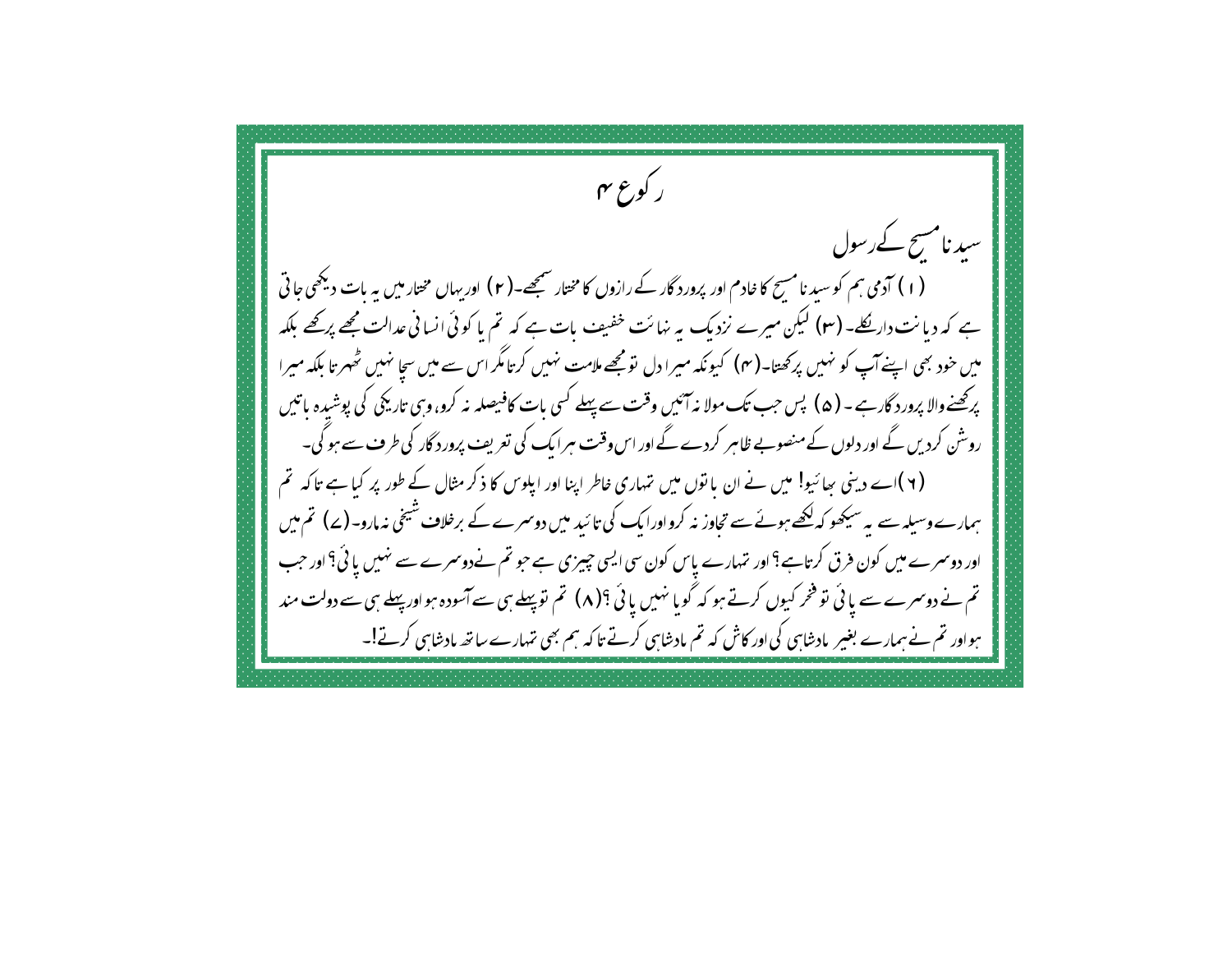( ۹ ) میری دانست میں پرورد گار نے ہم رسولوں کو سب سے اد ٹی ٹھہرا کران لوگوں کی طرح پیش کیاہے جن کے قتل کا صحم ہوجکا ہو کیوں کہ ہم دنیا اور فرشتوں اور آدمیوں کے لئے ایک تماشا ٹھہرے۔( • ۱ ) ہم سیدنا عیسیٰ مسح کی خاطر بیوقوف بیں مگر تم سید ناعیسیٰ مسح میں عقل مند ہو۔ ہم کمرور بیں اور تم زورآور - تم عزت دار ہو اور ہم بےعزت -(١١) ہم اس وقت تک بھوکے پباسے ننگے بیں اور پھے تھاتے اور آوارہ پھر تے ہیں ۔( ۲ ) اوراپنے باتھوں سے کام کرکے مثقت اٹھاتے ہیں۔ لوگ براکھتے ہیں ہم دعا دیتے ہیں -وہ ستاتے ہیں ہم سےتے ہیں ۔ (۱۳)وہ بد نام کرتے ہیں ہم منت سماجت کرتے ہیں۔ ہم آج تک د نیا کے کوڑے اور سب چیزوں کی جھڑن کی مانند رہے۔ (۱۴) میں تہیں سٹرمندہ کرنے کے لئے یہ پاتیں نہیں لکھتا بلکہ اپنے پیارے فرزند جان کرتم کو نصیحت کرتا ہوں۔ ( ۵ ا ) کیونکہ اگرسید نامسح میں تہارے استاد دس ہزار بھی ہوتے تو بھی تہارے پاپ بہت سے نہیں۔اس لئے کہ میں ہی انجیل سٹریف کے وسیلہ سے سید ناعیسیٰ مسح میں تہارا پاپ بنا۔( ۱۶ ) پس میں تہاری منت کرتا ہوں کہ میری ما نند بنو۔(ے ۱ ) اسی واسطے میں نے تمتعیس کو تہارے پاس بھیجا - وہ پرورد گار میں میرا پیارا اور دیانت دار فرزند ہے اور میرے ان طریقوں کو حبو سید نامسح میں بیں تہیں یادلائے گا جس طرح میں ہر جگہ ہر حماعت میں تعلیم دیتاہوں۔ ( ۱۸ ) بعض ایسی شیخی مارتے ہیں کہ گویامیں تہارے پاس آنے ہی کا نہیں۔( ۹ ا ) لیکن پرورد گار نے چاہا نومیں تہارے پاس جلد آؤں گااور شیخی یازوں کی یا نوں کو نہیں بلکہ ان کی قدرت کومعلوم کروں گا۔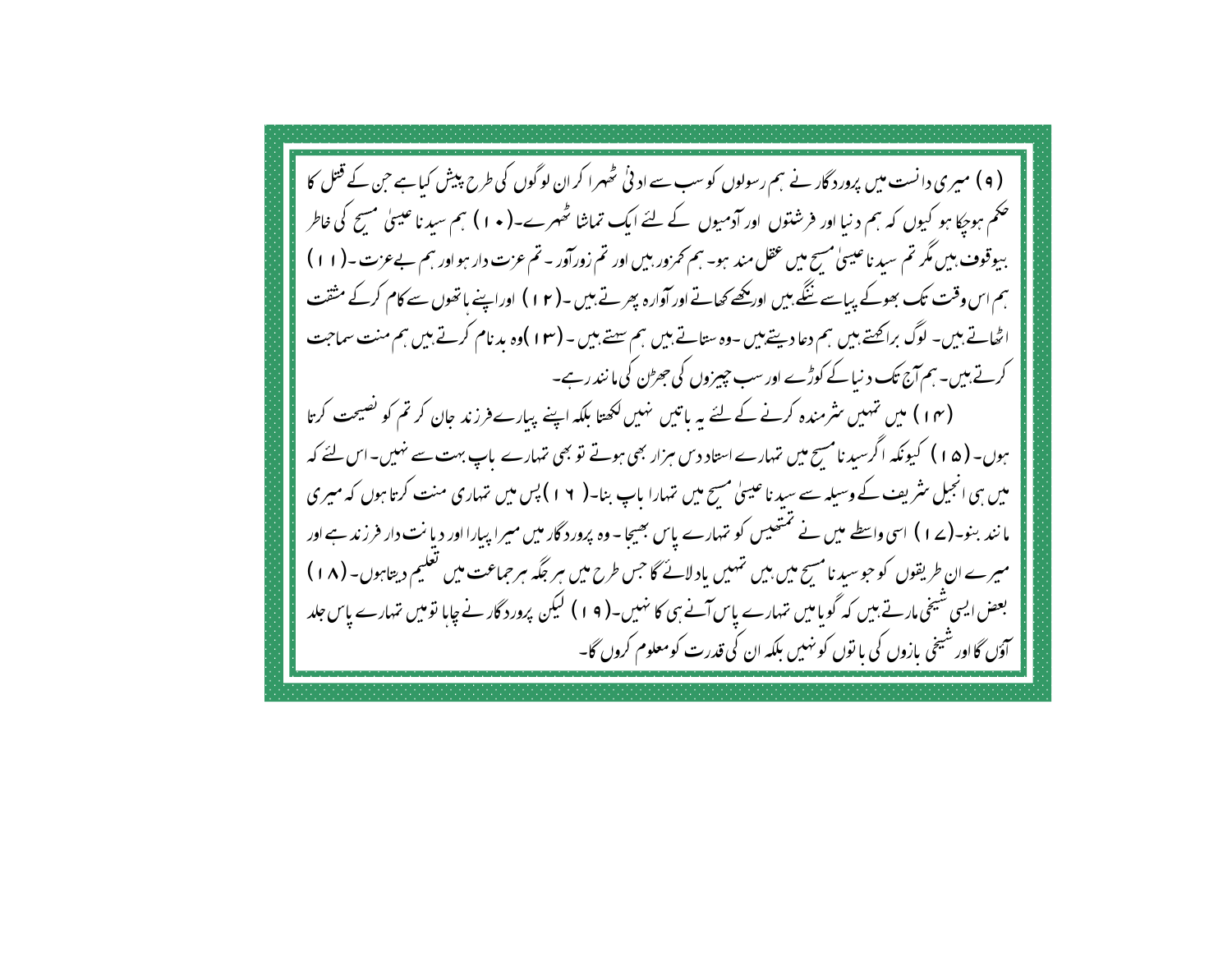(۲۰) کیونکہ پرورد گار کی بادشاہی با توں پر نہیں بلکہ قدرت پر موقوف ہے۔(۲۱) تم کیا چاہتے ہو؟ کہ میں لکڑی لے کر تہارے پاس آؤں پامحبت اور نرم مزاجی سے؟ ر کورع ۵ حماعت میں حرام کاری کی مذمت (۱) یہاں تک سننے میں آیاہے کہ تم میں حرام کاری ہوتی ہے بلکہ ایسی حرام کاری حومشر کین میں بھی نہیں ہوتی چنانچہ تم میں سے ایک شخص اپنے پاپ کی بیوی کورکھتا ہے ۔( ۲ ) اور تم افسوس نو کرتے نہیں تاکہ جس نے یہ کام کیاوہ تم میں سے لکالاجائے بلکہ شیخی مارتے ہو۔(۳)لیکن میں گوجسم کے اعتیار سے موحود نہ تھامگرروح کے اعتیار سےحاصر ہو کر گو ما بحالت موحبود کی ایسا کرنے والے پر بیہ صحم دے جکا ہوں۔ (۴) کہ جب تم اور میر ی روح ہمارے آقا ومولاسید ناعیسیٰ مسح کی قدرت کےساتھ ہو تواپسا شخص سید ناعیسیٰ مسح کے نام سے ۔(۵) حبہم کی بلاکت کےلئے شیطان کے حوالہ کیاجائے تاکہ اس کی روح آقا ومولا سید ناعیسیٰ کے دن نجات پائے۔(۲) تہارا فخر کرنا خوب نہیں۔ کیا تم نہیں جانتے کہ تھوڑا ساخمیر سارے گندھے ہوئے آٹے کو خمیر کردیتاہے۔؟(ے) پرانا خمیر ِ کال کر اپنے آپ کو پاک کرلو تاکہ ِ تازہ گندھا ہوا آگا بن جاؤ-چنانچہ بے خمیر ہو کیوں کہ ہمارا بھی فسح یعنی سید ناعیسیٰ مسح قربان ہوئے۔(۸) پس آؤہم عید کریں۔ نہ پرانےخمیر سے اور نہ یدی اور سٹر ارت کے خمیر سے بلکہ صاف دلی اور سچائی کے بے خمیر رو ٹی سے۔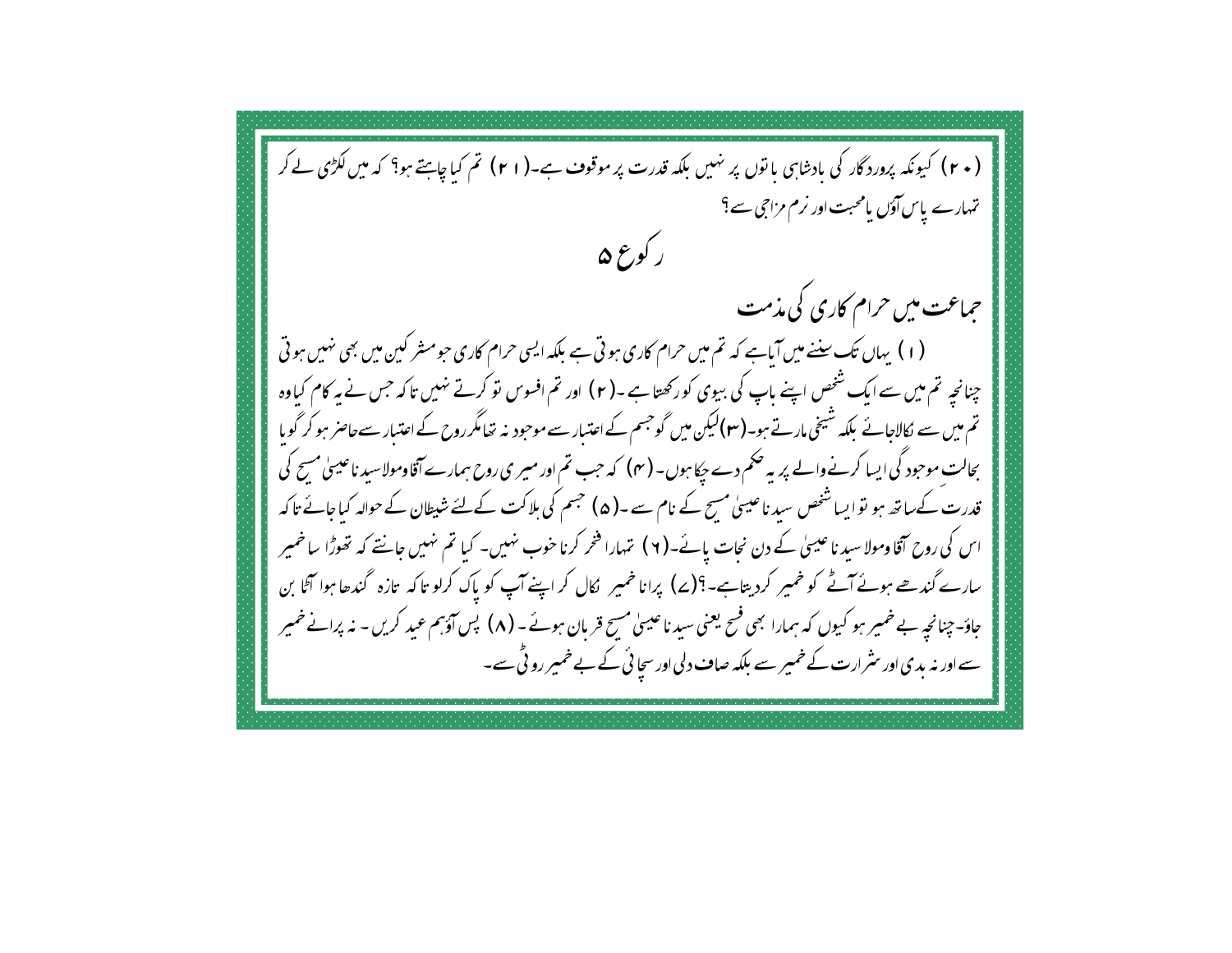( ۹ ) میں نے اپنے خط میں تم کو یہ لکھا تعاکہ حرام کاروں سےصحبت نہ رکھنا۔( • ۱ ) یہ تو نہیں کہ بالکل د نبا کے حرام کاروں بالالچیوں با ظالموں یا بتُ پرستوں سے ملنا ہی نہیں کیونکہ اس صورت میں تو تم کو د نیا ہی سے لکل جانا پڑتا۔ (۱۱) لیکن میں نے تم کو درحقیقت یہ لکھا تھا کہ اگر کوئی سائی کھلا کر حرام کار بالالجی با بُت پرست پا گالی دینے والا باسٹرا بی باظالم ہو تواس صحبت نہ رکھو بلکہ ایسے کے ساتھ کھانا تک نہ کھانا- ( ۲ ا ) کیونکہ مجھے پاسر والوں پر حکم کرنے سے کیاواسطہ ؟ کیا ایسا نہیں ہے کہ تم تواندر والوں پر صحم کرتے ہو۔ (۱۳) مگر پاہر والوں پر پرورد گار صحم کرتے بیں ؟ پس اس سثر پرآدمي کواپنے درمیان سے لکال دو۔ ر کورع ۲ (۱) کیا تم میں سے کسی کو یہ حرات ہے کہ جب دوسرے کے ساتھ مقدمہ ہو تو فیصلہ کےلئے بے دینوں کے پاس جائے اور مقدسوں کے پاس نہ جائے۔( ۲ ) کیا تم نہیں جانتے کہ پارسا لوگ د نیا کا انصاف کریں گے ؟ پس جب تم کو د نیا کا انصاف کرنا ہے تو کیا چھوٹے سے چھوٹے حجگڑوں کے بھی فیصل کرنے کے لائق نہیں؟ (۳) کیا تم نہیں جانتے کہ ہم فرشتوں کا انصاف کریں گے ؟ نو کیا ہم دینوی معاملے میں فیصل نہ کریں؟ (مہ) پس اگر تم میں دینوی مقدمے ہوں نو کیا ان کو منصف مقرر کروگے جو حماعت میں حقیر سمجھے جاتے ہیں؟ ( ۵ ) میں تہیں سٹرمندہ کرنے کے لئے یہ کھتا ہوں۔ کیا واقعی تم میں ایک بھی دانا نہیں ملتا حواینے سائیوں کا فیصلہ کرسکے ؟ ( ۲ ) بلکہ سائی سائیوں میں مقدمہ ہوتاہے اور وہ بھی بے دینوں کے آگے۔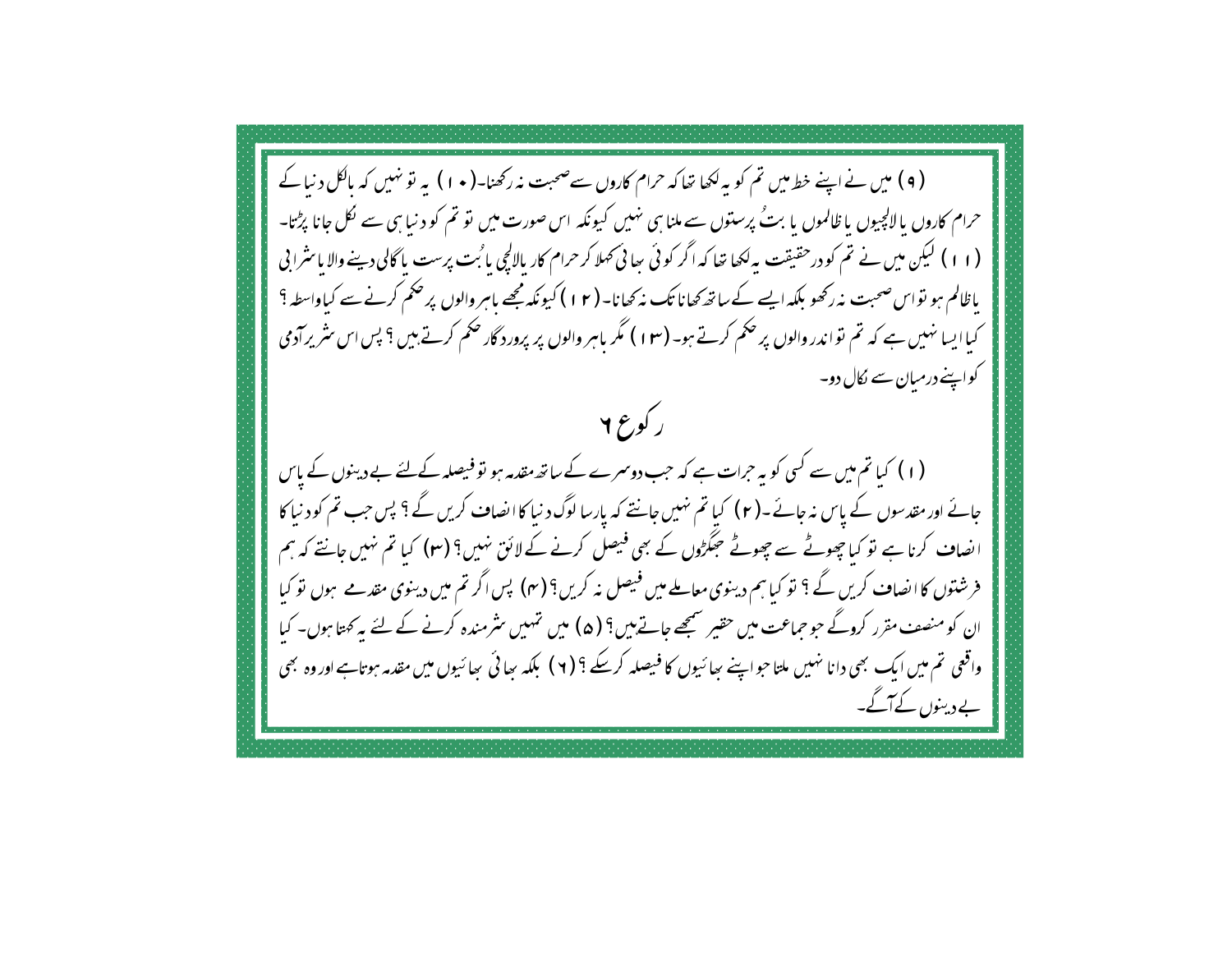(ے) لیکن دراصل تم میں بڑا نقص یہ ہے کہ آپس میں مقدمہ بازی کرتے ہو۔ظلم اٹھانا کیوں نہیں بہتر جانتے ؟ اپنا نقصان کیوں نہیں قبول کرتے ؟ ( ۸ ) بلکہ تم ہی ظلم کرتے اور نقصان پہنچاتے ہواور وہ بھی ہیائیوں کو۔( ۹ ) کیا تم نہیں جانتے کہ ید کار ، پرورد گار کی یادشاہی کے وارث نہ ہوں گے ؟ فریب نہ کھاؤ، نہ حرام کار، پرورد گار کی یادشاہی کے وارث ہوں گے نہ <sup>م</sup>ُت پرست نہ زناکار نہ عماش، نہ لونڈے باز -( • ۱ ) نہ حیور، نہ لالچی نہ سٹرا پی، نہ گالیاں بکنےوالے نہ ظالم-( ۱ ۱ ) اور بعض تم میں ایسے ہی تھے بھی مگر تم آقا ومولا سید ناعیسیٰ مسح کے نام سے اور ہمارے پرورد گار کے روح سے ڈھل گئے اور پاک ہوئے اور سیچے بھی ٹھہر ہے۔ اپنے بدن پرورد گار کی بزر گی اور عظمت کے لئے استعمال کریں (۱۲) سب چیزیں میرے لئے روا توہیں مگرسب چیزیں مفید نہیں۔سب چیزیں میرے لئے روا توہیں لیکن میں کسی چیز کا بابند نہ ہوں گا-(۱۳) کھانے پیٹ کے لئے بیں اور پیٹ کھانوں کے لئے - لیکن پرورد گار اس کو اور ان کونیست کرگے مگر بدن حرام کاری کے لئے نہیں بلکہ پرورد گار عالم کے لئے ہے اور پرورد گار بدن کے لئے۔(۱۴) اور پرورد گار نے آقاو مولا سید ناعیسیٰ کو بھی زندہ کیا اور ہم کو بھی اپنی قدرت سے زندہ کریں گے ۔( ۵ ا ) کیا تم نہیں جانتے کہ تہارے بدن سیدنا مسح کے اعصا بیں ؟پس کیا میں سیدنا عیبیٰ مسح کے اعصا لے کر کسی کے اعصا بناؤں ؟ ہر گز نہیں !( ۱ ۱ ) کیا تم نہیں جانتے کہ حو کوئی کسی سے صحبت کرتاہےوہ اس کے ساتھ ایک تن ہوتاہے ؟ کیونکہ وہ فرماتے ہیں کہ دونوں ایک تن ہوئگے ۔(ے ا ) اور حوآقا و مولا سید نا عیسیٰ کی صحبت میں رہتاہے وہ ان کے ساتھ ایک روح ہوتے بیں۔( ۱۸ ) حرام کاری سے ہیا گو۔ جینئے گناہ آدمی کرتاہےوہ بدن سے باہر بیں مگر حرام کار اپنے بدن کا بھی گنہگار ہے۔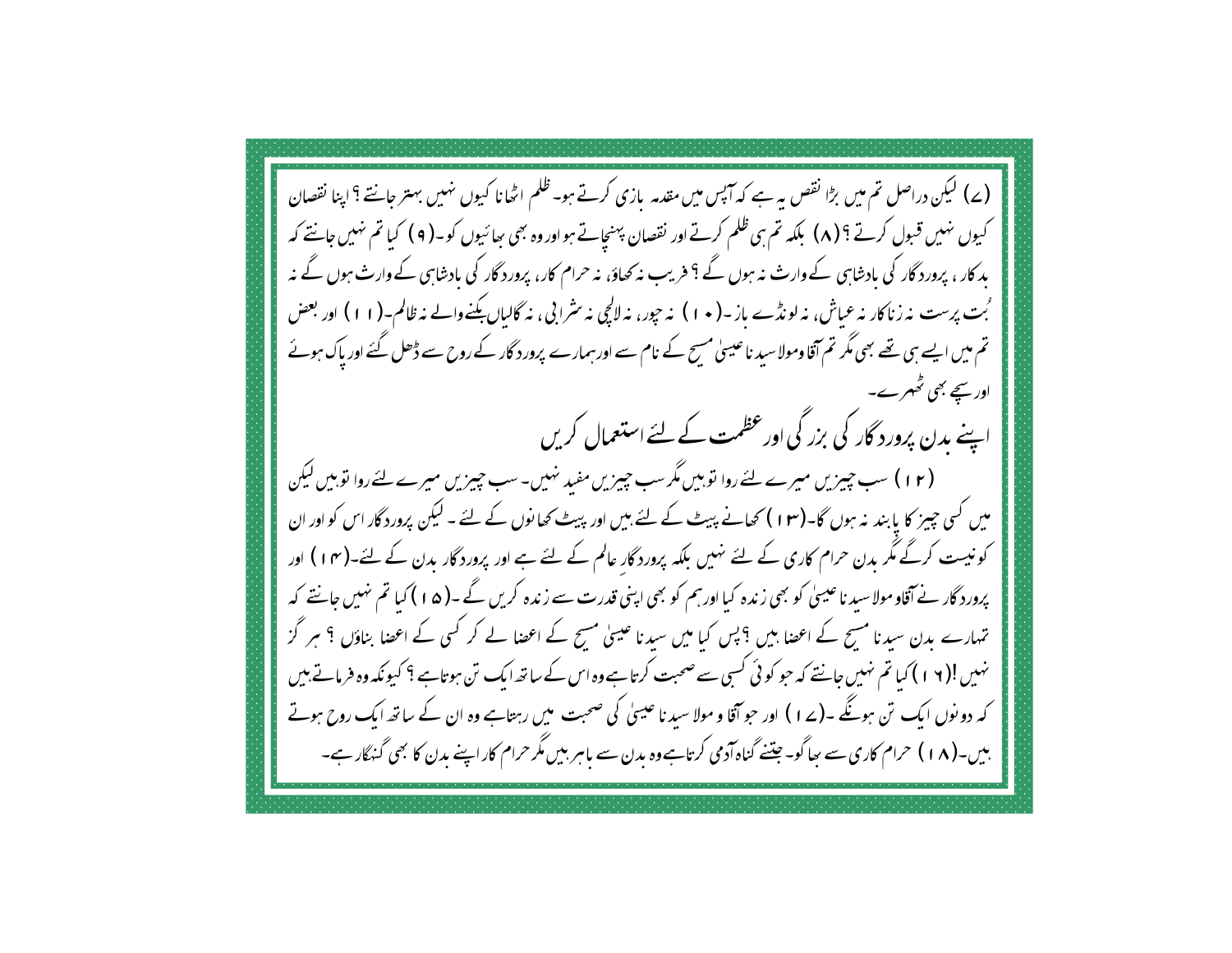( 9 ) ) کیا تم نہیں جانتے کہ تہارا بدن روح پاک کامقدس ہے حو تم میں بسا ہوا ہے اور تم کو رب العالمین کی طرف سے ملا ہے؟اور تم اپنے نہیں۔( • ۲ ) کیونکہ قیمت سے خریدے گئے ہو۔ پس اپنے سے پرورد گار کی بزر گی ظاہر کرو۔ ر کورع پے شادی کے بارے تعلیمات (۱)جو پاتیں تم نے کٹھی تھیں ان کی بابت یہ ہے۔مرد کے لئے احیا ہے کہ عورت کو نہ چھوٹے۔(۲) لیکن حرام کاری کے اندیشہ سے ہر مر داپنی بیوی اور ہر عورت اپنا شوہر رکھے - (۲۲) شوہر بیوی کاحن ادا کرے اور ویسا ہی بیوی شوہر کا-(۴) بیوی اپنے بدن کی مختار نہیں بلکہ شوہر ہے- اسی طرح شوہر بھی اپنے بدن کا مختار نہیں بلکہ بیوی -(۵) تم ا یک دوسمرے سے جدا نہ رہومگر تھوڑی مدت تک آبیس کی رضا مندی سے تا کہ دعا کے واسطے فرصت ملے اور پھر اکٹھے ہوجاؤ۔ ایسا نہ ہو کہ علیہ گفس کے سبب سے شیطان تم کو آزمائے ۔(۲)لیکن یہ میں اجازت کے طور پر کھتا ہوں ۔حکم کے طور پر نہیں۔ (ے) اور میں تو چاہتا ہوں کہ جیسا میں ہوں ویسے ہی سب آدمی ہوں لیکن ہرایک کو پرورد گار کی طرف سے غاص خاص نۆفىيى عطاموئى ہے۔ كسى كو كسى طرح كى۔ كسى كو كسى طرح كى ۔ (۸) پس میں بے بیا ہوں او ربیواؤں کے حق میں یہ کھتا ہوں کہ ان کے لئے ایسا ہی رہنا احیاہے جیسامیں ہوں۔ ( ۹ ) لیکن اگر ضبط نہ کرسکیں تو بیاہ کرلیں کیونکہ بیاہ کرنامست ہونے سے بہتر ہے۔( • ۱ ) مگر حن کا بیاہ ہوگیا ہےان کو میں نہیں بلکہ پرورد گار <sup>حک</sup>م دیتے ہیں کہ بیوی اپنے شوہر سے جدا نہ ہو۔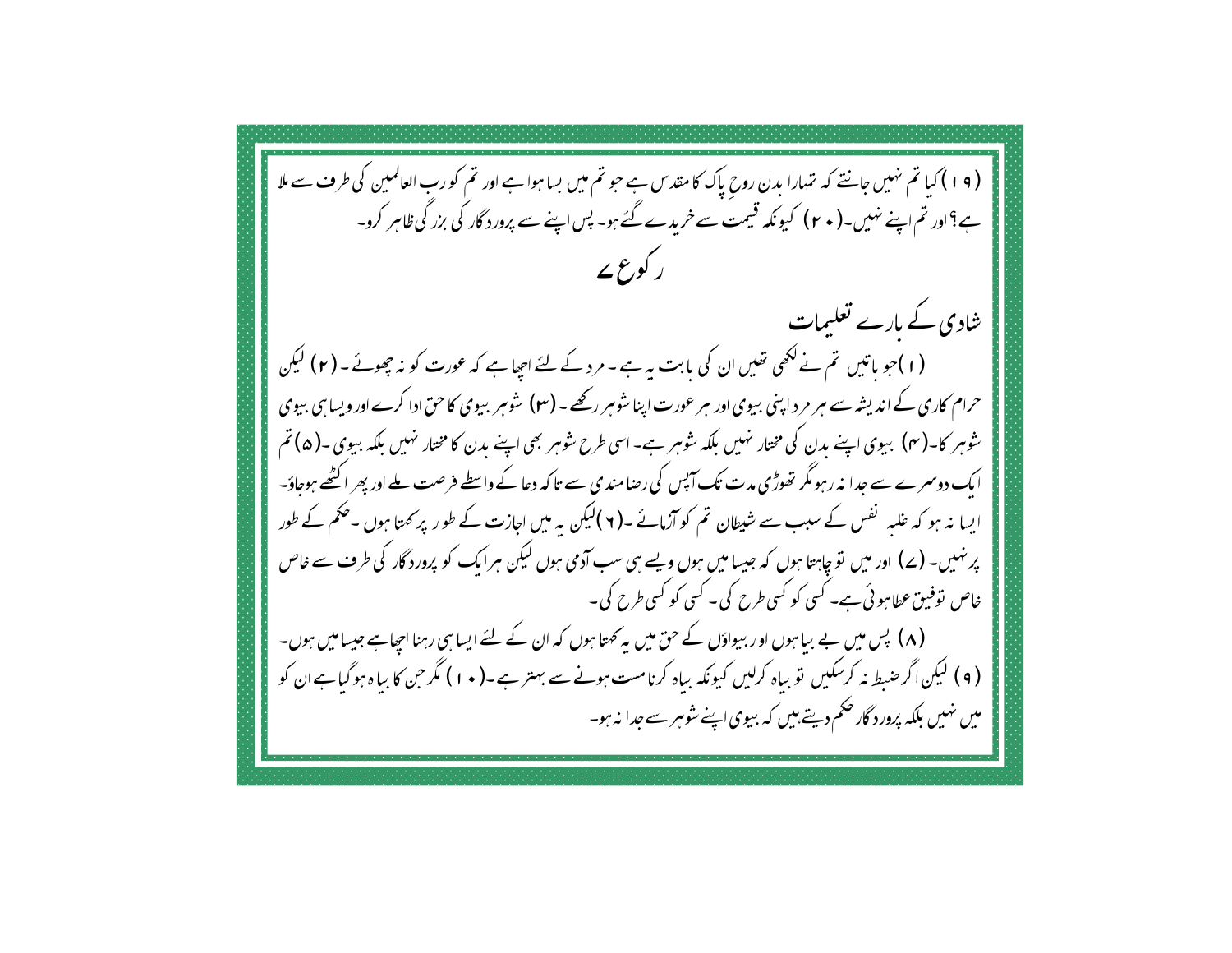(۱۱)اور اگر جدا ہو نو بے لکاح رہے یا اپنے شوہر سے پھر ملاپ کرلے نہ شوہر بیوی کو چھوڑے۔(۱۲) یاقیوں سے میں ہی کھتا ہوں نہ پرورد گار کہ اگر کسی سائی کی بیوی مومن نہ ہو اور اس کے ساتھ رہنے کو راضی ہو تووہ اس کو نہ چھوڑے۔(۱۳) اور حس عورت کا شوہر مومن نہ ہو اور اس کے ساتھ رہنے کو راضی ہو تو وہ شوہر کو نہ چھوڑے ۔(۱۴) کیونکہ حو شوہر مومن نہیں وہ بیوی کے سبب سے پاک ٹھہر تاہے اور حو بیوی مومن نہیں وہ مسیحی شوہر کے باعث پاک ٹھہر تی ہے ور نہ تمارے فرزند ناپاک ہوتے مگر اب پاک ہیں۔( ۵ ۱ ) لیکن مرد حبومومن پنہ ہوا گروہ جدا ہو توجدا ہونے دو۔ایسی حالت میں کوئی بھائی پا بہن یا بند نہیں اور پرورد گار نے ہم کومیل ملاپ کے لئے بلایا ہے۔ (۱۲) کیونکہ اے عورت! تہیں کیاخبر ہے کہ شاید تم اپنے شوہر کو بچالو؟ اور اے مر د تہیں کیا خبر ہے کہ شاید تم اپنی بیوی کو بچالو؟ (ے ۱ ) مگر جیسا پرورد گار نے ہرایک کو حصہ عطا فرما یا ہے اور حس طرح پرورد گار نے ہرایک کو بلایا ہے اسی طرح وہ چلے اور میں سب حماعتوں میں ایسا ہی مقرر کرتا ہوں۔( ۸ ا ) حو مختون بلایا گیاوہ نامختون نہ ہوجائے۔حو نامختو فی کی حالت میں بلایا گیاوہ مختون نہ ہوجائے ۔ ( ۹ ا ) نہ ختنہ کوئی چیز ہے نہ نامختونی بلکہ پرورد گار کے حکموں پر چلناسی سب کحچھ ہے۔ ( • ۲ ) ہر شخص حس حالت میں بلایا گیا ہواسی میں رہے۔( ۲۱) کیونکہ حو شخص علامی کی حالت میں پرورد گار میں بلائے گئے بیں وہ پرورد گار کے آزاد کئے ہوئے بیں۔ اسی طرح حبوآزادی کی حالت میں بلائے گئے بیں وہ سید نا مسح کےغلام بیں۔(۲۳ ) تم قیمت سے خریدے گئے ہو۔آدمیوں کے علام نہ بنو۔(۲۴ ) اے دینی ہعائیو! حبو کوئی جس حالت میں بلایا گیا ہووہ اسی حالت میں پرورد گار کے ساتھ رہے۔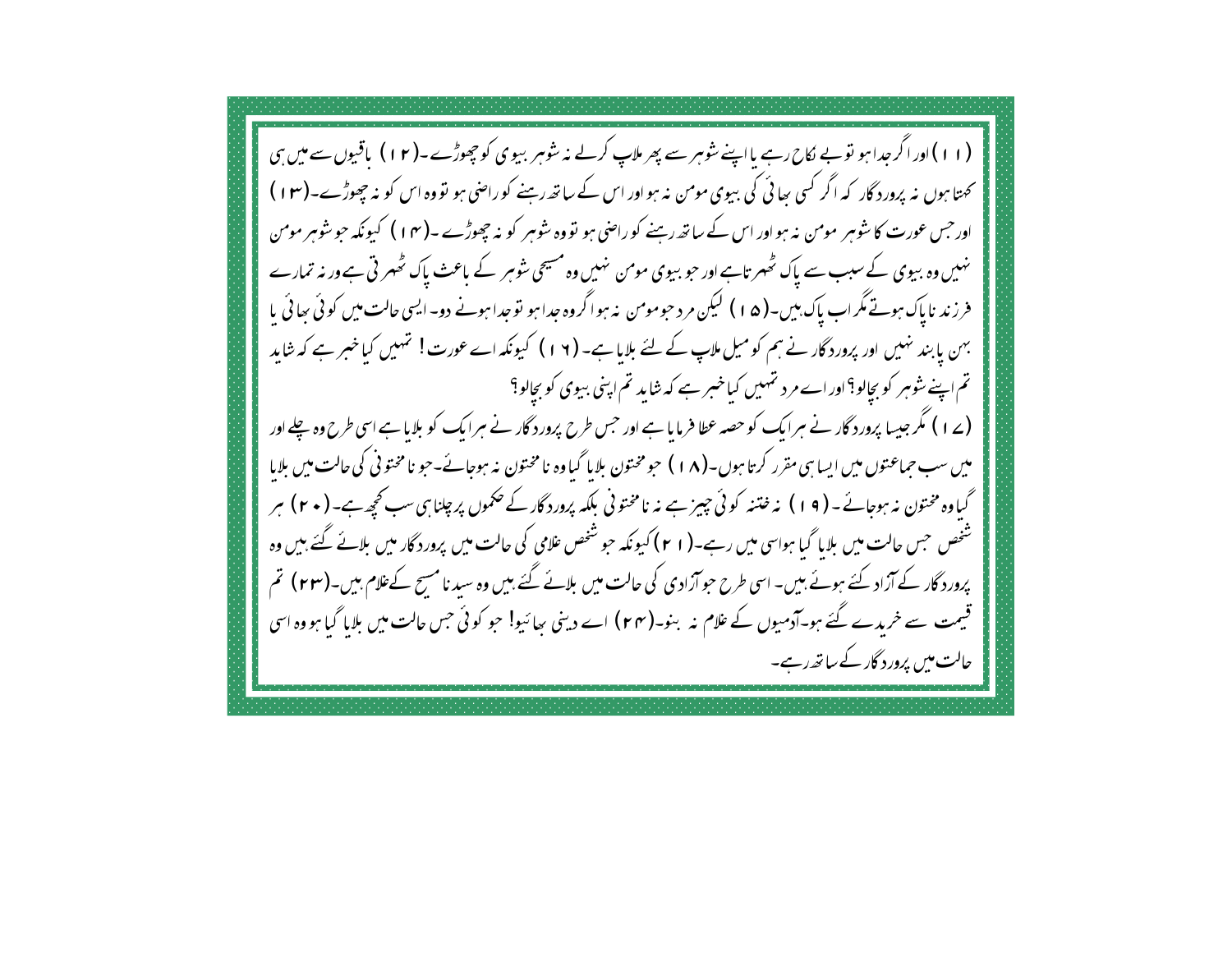کنوار یوں اور بیواؤں کے بارے تعلیمات (۲۵) کنواریوں کے حن میں میرے پاس پرورد گار کا کوئی حکم نہیں لیکن دبانت دارہونے کے لئے جیسا پرورد گارعالم کی طرف سے مجھ پر رحم ہوا اس کے موافق اپنی رائے دیتا ہوں۔(۲ ۲ ) پس موحودہ مصیبت کے خیال سے میری رائے میں آدمی کے لئے یہی بہترہے کہ جیسا ہے ویساسی رہے۔(۲۷) اگر نتہاری بیوی ہے تم اس سے عدا ہونے کی کوشش نہ کرو اور اگر تہارے بیوی نہیں تو بیوی کی تلاش نہ کرو۔(۲۸) لیکن تم بیاہ کرو بھی تو گناہ نہیں اور اگر کنواری بیاہی جائے تو گناہ نہیں مگر ایسے لوگ حسمانی ٹکلیف پائیں گے اور میں تہیں بچانا چاہتا ہوں۔ ( ۲۹) مگر اے دینی سائیو! میں یہ کھتا ہوں کہ وقت تنگ ہے۔ پس آگے کو چاہیے کہ بیوی والے ایسے ہوں کہ گویا ان کے بیوباں نہیں۔( ۳۰) اور رونے والے ایسے ہوں گو یا نہیں روتے اور خوشی کرنے والے ایسے ہوں گو یا خوشی نہیں کرتے اور خرید نے والے ایسے ہوں گویامال نہیں رکھتے۔( r ۱) اور د نیوی کاروبار کرنےوالے ایسے ہوں کہ د نیا ہی کے نہ ہوجائیں کیونکہ دنیا کی شکل بدلتی جا تی ہے۔( r ـr ) پس میں ہہ چاہتا ہوں کہ تم بے فکر رہو۔ بے بیابا شخص پرورد گار کی فکر میں رہتاہے کہ کسی طرح پرورد گار کو راحنی کرے۔ (۳۳) مگر بیایا ہواشخص د نیا کی فکر میں رہتاہے کہ کس طرح اپنی بیوی کوراحنی کرے۔ (۳۴) بیابی اوربے بیاہی میں بھی فرق ہے۔ بے بیاہی پرورد گار کی فکر میں رہتی ہے تاکہ اس کا جسم اور روح دو نوں پاک ہوں مگر بیاہی ہوئي عورت د نیا کی فکر میں رہتی ہے کہ کس طرح اپنے شوہر کو راضی کرے۔( ۳۵) یہ تہارے فائدہ کے لئے کھتا ہوں نہ کہ تہییں پینسانے کے لئے بلکہ اس لئے کہ حوز بیاہے وہی عمل میں آئے اور تم پرورد گار کی کی خدمت میں بے وسوسہ مشغول رہو۔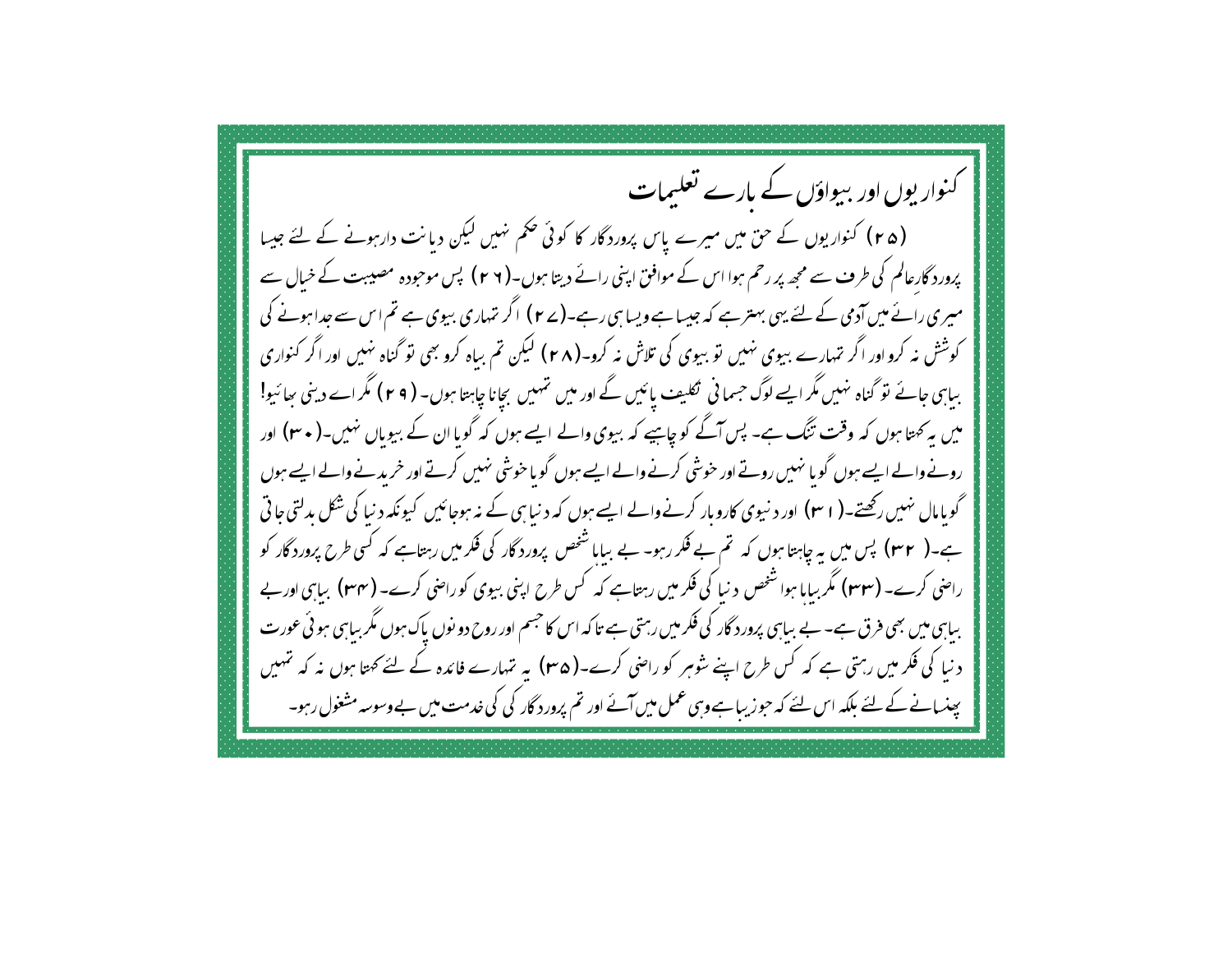( ۳۶) اور اگر کوئی یہ سمجھے کہ میں اپنی اس کنواری لڑکی کی حق تلفی کرتا ہوں جس کی حوانی ڈھلی چلی ہے اور صرورت بھی معلوم ہو نواختیار ہے اس میں گناہ نہیں ۔ وہ اس کا بیاہ ہونے دے۔(ے۳ ) مگر حوایینےدل میں پختہ ہواور اس کی کجھ صرورت نہ ہو بلکہ اپنے ارادہ کے انحام دینے پر قادر ہو اور دل میں قصد کرلیا ہو کہ میں اپنی لڑکی کو بے کاح ِ رکھوں وہ اجپا کرتاہے۔( ۳۸) پس حو اپنی کنواری لڑکی کو بیاہ دیتاہے وہ احیا کرتاہے اور حونہیں بیاتا وہ اور بھی احیا کرتاہے۔( ۳۹) جب تک کہ عورت کا شوہر جیتاہے وہ اس کی پابند ہے پر جب اس کا شوہر مرجائے تو جس سے چاہے بیاہ کرسکتی ہے مگر صرف پرورد گار میں ۔ ( م مہ) لیکن جیسی ہے اگرویسی ہی رہے تومیری رائے میں زیادہ خوش نصیب ہے اور میں سمجھتا ہوں کہ پرورد گار کاروح مجھ میں بھی ہے۔ ر کورع ۸ بتوں کی قربا نیوں کے بارے تعلیمات (۱) اب بتوں کی قربانیوں کی بابت یہ ہے - ہم جانتے ہیں کہ ہم سب علم رکھتے ہیں۔ علم عرور پیدا کرتاہے لیکن محبت ترقی کا باعث ہے۔( ۲ ) اگر کوئی گھان کرے کہ میں کجھ جا نتا ہوں توجیسا جا ننا چاہیے ویسا اب تک نہیں جا نتا-(۳) لیکن حو کوئی پرورد گار سے محبت کرتاہے اس کو پرورد گار عالم پہچانتے ہیں ۔ (۴) پس بتوں کی قربانیوں کے گوشت کھانے کی نسبت ہم جانتے ہیں ک بت د نیامیں کوئی چیز نہیں اور سواایک کے اور کوئی پرورد گار نہیں۔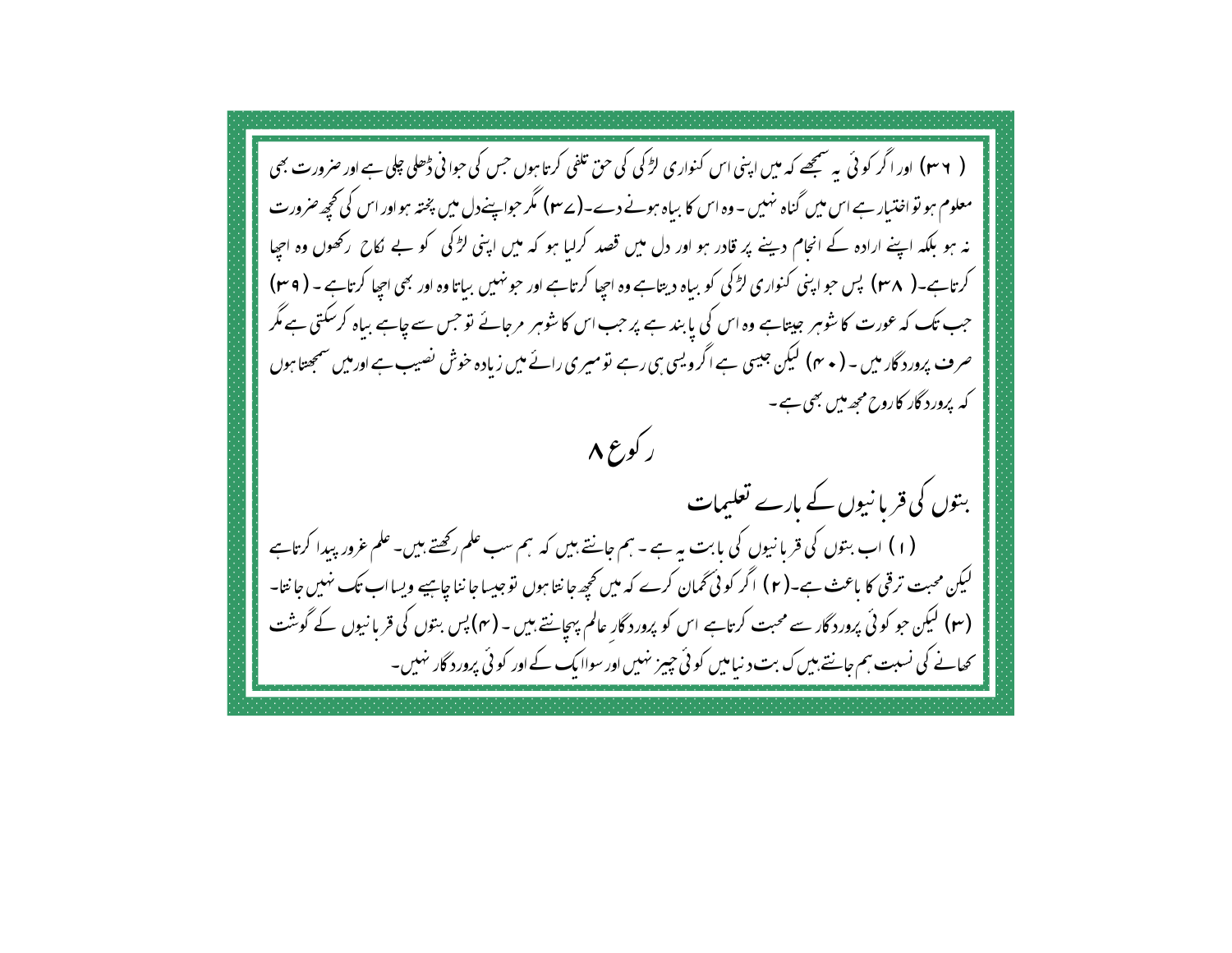(۵)اگرچہ آسمان وزمین میں بہت سے پرورد گار تھلاتے ہیں (چنانچہ بہترے پرورد گار اور بہتیرے مولا بیں)(۲) لیکن ہمارے نزدیک توایک ہی پرورد گار ہے یعنی باپ حن کی طرف سے سب چیزیں ہیں اور ہم انہیں کے وسیلے سے ہیں اور ایک ہی مولا بیں یعنی سید ناعیسیٰ مسح حن کےوسیلے سے سب چیپزیں موحود ہو ئیں اور ہم بھی انہیں کےوسیلے سے بیں ۔ (ے) کیکن سب کو یہ علم نہیں بلکہ بعض کواب تک بُت پرستی کی عادت ہے۔ (۸) کھانا ہمیں پرورد گار سے نہیں ملائے گاا گر نہ نحھائیں توسمارانحچھ نقصان نہیں اور اگر <sub>تھ</sub>ائیں تونحچھ نفع نہیں۔( ۹ ) لیکن ہوشیار رہو! ایسا نہ ہو کہ تہاری یہ آزادی کمزوروں کے لئے ٹھوکر کا باعث ہوجائے۔ ( • ۱ ) کیونکہ اگر کوئی تہیں صاحب علم کو بُت خانہ میں کھانا کھاتے دیکھے اور وہ کمزور شخص ہو تو کیا اس کا دل بتوں کی قریا ٹی تھانے پر دلپر یہ ہوجائے گا؟(١١) عرض تہارے علم کے سبب وہ تمزور شخص یعنی وہ سائی جس کی خاطر سید نامسح قریان ہوئے ہلاک ہوجائے گا۔ (۲ ا )اور تم اس طرح ہیا ئیوں کے گنہگار ہو کر اور ان کے تحمزور دل کو گھایل کرکے سید نامسح کے گنہگار ٹھہرتے ہو۔( ۱۳ ) اس سبب سے اگر محانامیرے بھائی کو ٹھوکر کھلائے نو میں بھی ہر گز گوشت نہ کھاؤں گا تا کہ اپنے بھائی کے لئے ٹھو کر کاسبب نہ بنوں۔ ر کو ع رسول کے حقوق اور فرائض (۱) کیامیں آزاد نہیں ؟ کیامیں رسول نہیں ؟ کیامیں نے سید ناعیسیٰ کو نہیں دیکھاجو ہمارے آقا اور مولابیں۔ کیا تم مولامیں مبرے بنائے ہوئے نہیں۔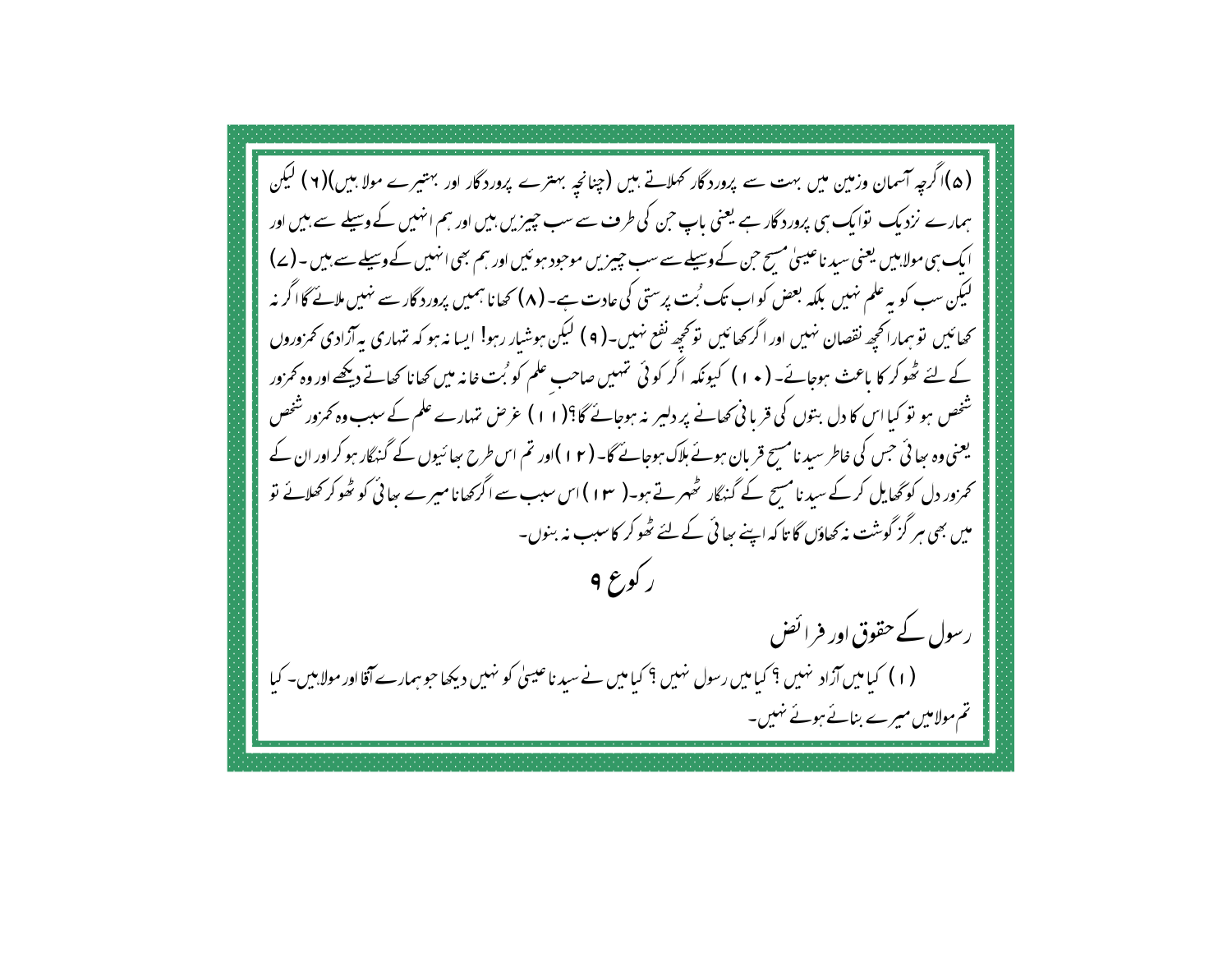(۲) اگر میں اوروں کے لئے رسول نہیں تو تہارے لئے تو بیٹنک ہوں کیونکہ تم خود مولامیں میری رسالت پر مہرُہو۔(۳) حومبیرا امتحان کرتے بیں ان کے لئے میرا یہی حواب ہے۔ (۴) کیاہمیں کھانے پینے کااختیار نہیں؟( ۵) کیاہم کو یہ اختیار نہیں کہ کسی مسیحی بہن کو بیاہ کرلئے پھریں جیسا اور رسول اور مولاکے سائی اور کیفا کرتے ہیں ؟ ( ۲ ) باصرف مجھے اور بر نیاس کو سی محنت مشقت سے باز رہنے کا اختیار نہیں ؟ ( بے ) کون سا سباہی گہجی اپنی گروہ سے کھا کر جنگ کرتا ہے ؟ کون تاکستان لگا کر اس کا پجل نہیں کھاتا ؟ یا کون گلہ جرا کراس گلے کا دودھ نہیں پیتا ؟ (۸) کیامیں بہ باتیں انسانی قباس ہی کے موافق <sub>ک</sub>متاہوں؟ کیا توریت سٹریف بھی یہی نہیں کھتی؟ چنانچہ حصرت موسیٰ کی توریت میں لکھاہے کہ دائیں میں چلتے ہوئے بیل کامنہ نہ باندھنا۔ کیا پرورد گار کو بیلوں کی فکرہے؟ ( • ۱ ) یاخاص ہمارے واسطے بہ فرماتے ہیں ؟ پاں ہہ ہمارے واسطے لکھا گیا کیونکہ مناسب ہے کہ حویتنے والا امید پر حوتے اور دائیں میں چلانے والا حصہ پانے کی امید پر دائیں چلائے۔(۱۱) پس جب ہم نے نہارے لئے روحانی چیزیں بوئیں تو کیا یہ کوئی بڑی بات ہے کہ ہم تہاری جسمانی چیزوں کی فصل کا<sup>ط</sup>یں ؟ ( ۲ ا ) حب اوروں کا تم پر یہ اختیار ہے تو کیا ہمارا اس سے زیادہ نہ ہوگا؟ لیکن ہم نے اس اختیار سے کام نہیں لیا بلکہ ہر چیز کی برداشت کرتے ہیں تاکہ ہمارے باعث سید ناعیسیٰ مسح کی خوشخبری میں حرج نہ ہو۔ (۱۳) کیا تم نہیں جانتے کہ حومقدس چیزوں کی خدمت کرتے ہیں وہ بیت اللہ سے کھاتے ہیں ؟ اور حوفر بان گاہ کے خدمت گزار بیں وہ قربان گاہ کے ساتھ حصہ پاتے ہیں ؟(١٣) اسی طرح پرورد گار نے بھی مقرر کیا ہے کہ خوشخبری سنانے والے خوشخبری کےوسیلہ سے گذارہ کریں۔ (۱۵) لیکن میں نےان میں سے کسی بات پر عمل نہیں کیا اور نہ اس غرض سے ہہ لکھا کہ میرے واسطے ایسا کیاجائے کیونکہ میرامرناہی اس سے بہتر ہے کہ کوئی میرافخر کھودے۔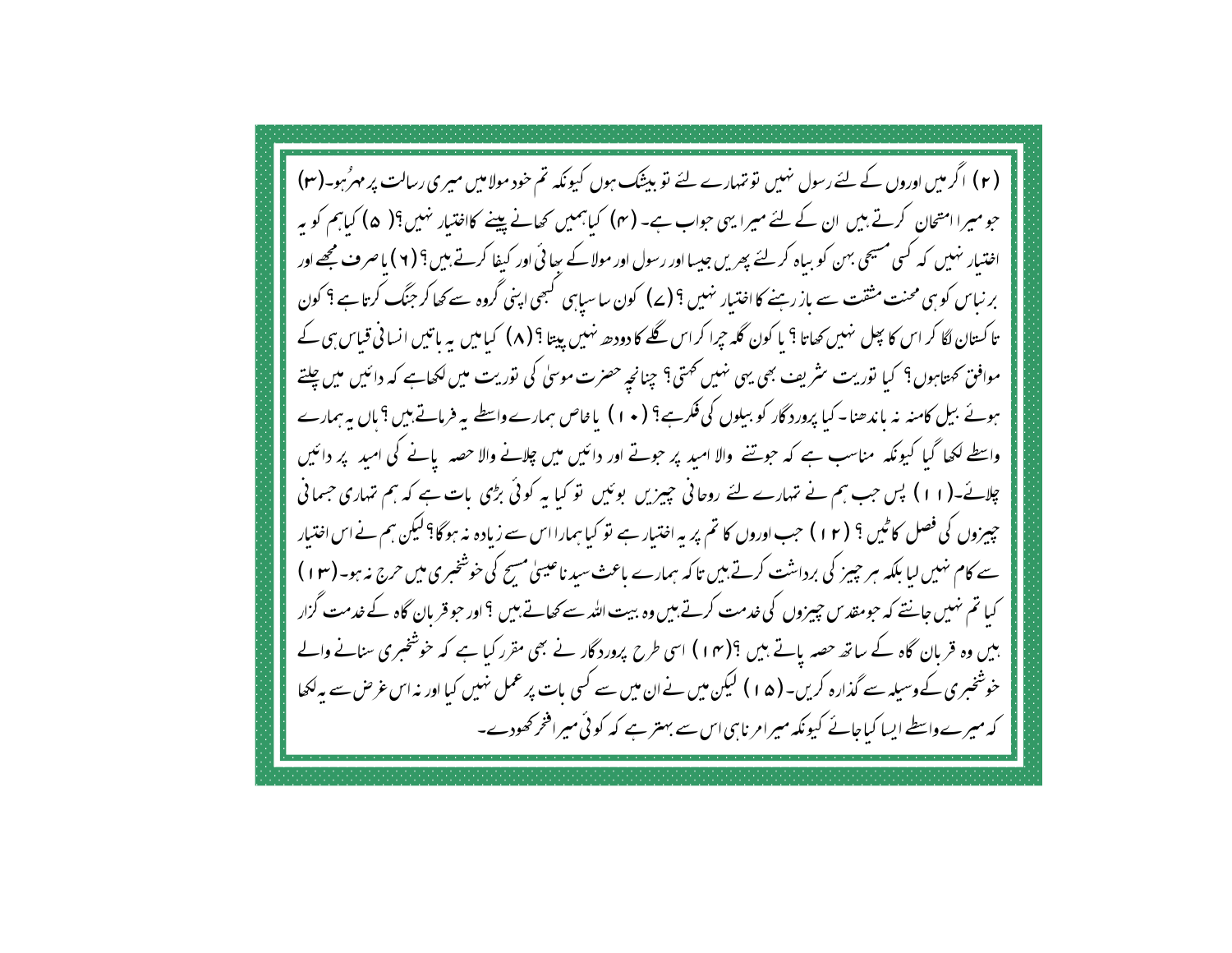(۱۶)اگر خوشخبری سناؤں تومیرانحچھ فخر نہیں کیونکہ یہ تومیرے لئے صروری بات ہے بلکہ مجھ پر افسوس ہے! اگر خوشخبری نہ سناؤں ۔ (۲۱ ) کیونکہ کہ اگراپنی مرصٰی سے بہ کرتا ہوں کہ تومیرے لئے اجر ہے اور اگراپنی مرصٰی سے نہیں کرتا تومختاری میرے سیر دیہوئی ہے۔ (۱۸) پس مجھے کیا احرملتاہے؟ یہ کہ جب انجیل کی تبلیخ کروں توحوشخبری کومفت کردوں تا کہ حو اختیار مجھے خوشخبری کے بارے میں حاصل ہے اس کے موافق پورا عمل نہ کروں۔( ۱۹) اگرچہ میں سب لوگوں سے آزاد ہوں پھر بھی میں نے اپنےآپ کو سب کا غلام بنادیاہے تاکہ اور بھی زیادہ لوگوں کو تھینچ لاؤں۔ ( • ۲ ) میں یہودیوں کے لئے یہودی بنا تاکہ یہودیوں کو تھینچ لاؤں ۔ حو لوگ سٹریعت کے ماتحت بیں ان کے لئے میں سٹریعت کے ماتحت ہوا تاکہ سٹریعت کے ماتحتوں کوتھینیج لاؤں - اگرجہ خود سٹریعت کے ماتحت نہ تھا-( ۲۱) بے سٹرع لوگوں کے لئے بے سٹرع بناتا کہ بے سٹرع لوگوں کوتھینیچ لاؤں (اگرچہ پرورد گار کے نزدیک بے سٹرع نہ تنا بلکہ سید نامسح کی سٹریعت کے تابع تھا) (۲۲) کمزوروں کے لئے کمزور بنا تاکہ کمزوروں کو تھینیج لاؤں۔میں سب آدمیوں کے لئے سب تحجیہ بنا ہوا ہوں تاکہ کسی طرح سے بعض کو بچالوں۔(۲۳) اور میں سب تحچھ انجیل کی خاطر کرتا ہوں تاکہ اوروں کے ساتھ اس میں سٹریک ہوؤں۔ (۲۴) کیا تم نہیں جانتے کہ دوڑ میں دوڑنے والےدوڑتے تو سب ہی بیں مگر انعام ایک ہی لے جاتاہے ؟ تم بھی ایسے ہی دوڑوتا کہ جیتو۔( ۲۵ ) اور میر پہلوان سب طرح کا پرہیز کرتا ہے ۔وہ لوگ نو مرحیانے والا سہرا پانے کےلئے یہ کرتے بیں مگرہم اس سہرے کے لئے کرتے ہیں حبو نہیں مرحصاتا ۔( ۲ ۲ ) پس میں بھی اسی طرح دوڑتا ہوں یعنی بے ٹھکانہ نہیں۔میں اسی طرح مکوں سے لڑتا ہوں یعنی اس کی ما نند نہیں حوہوا کو مار تاہے۔(ے ۲ ) بلکہ میں اپنے بدن کو مار تا کو ٹتا اور اسے قابومیں رکھتاہوں ایسا نہ ہو کہ اوروں میں تبلیغ کرکے آپ نامقبول ٹھہروں۔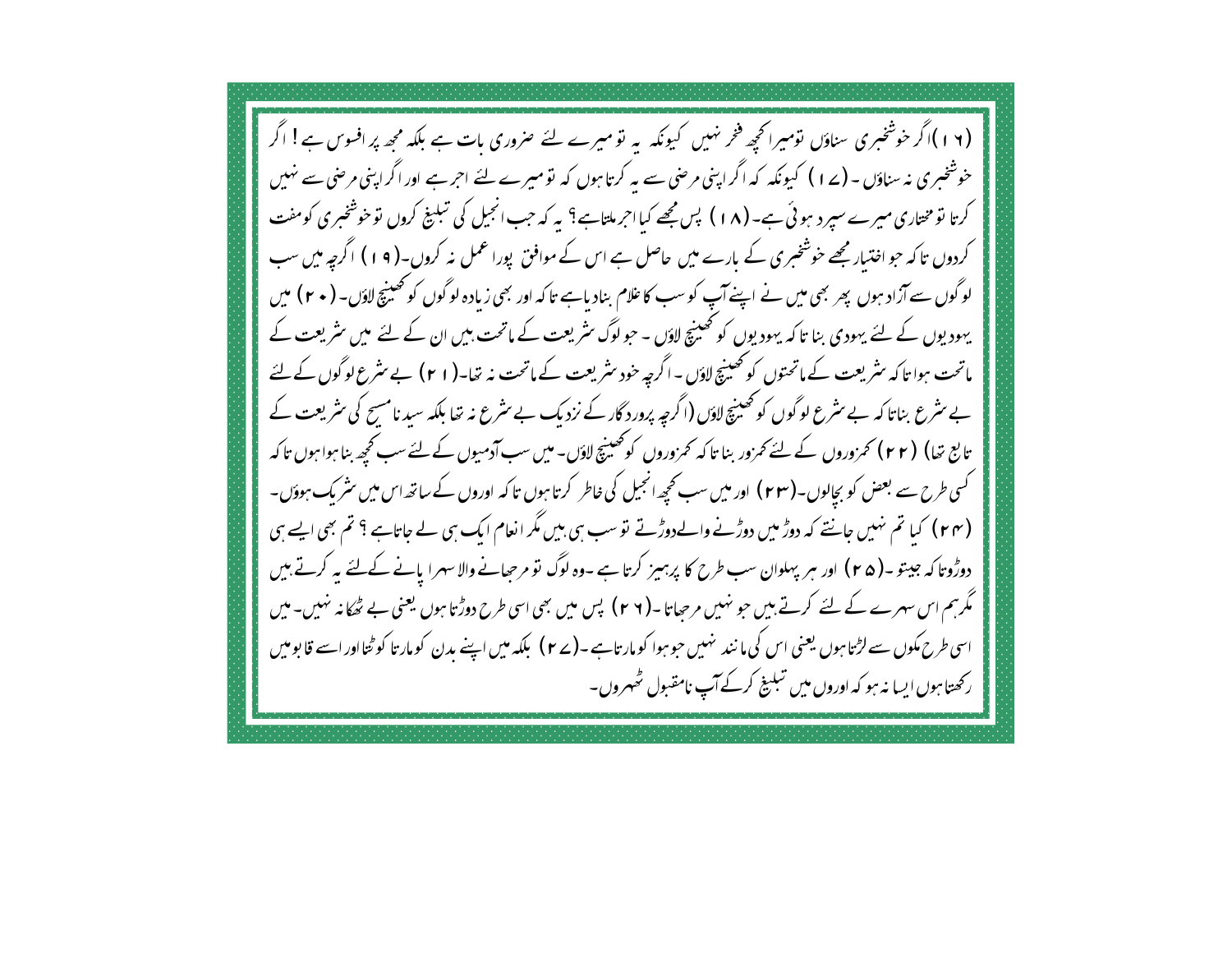ر کورع • ۱ <sup>ف</sup>یت پرست کے خلا**ف انتیاہ** (۱) اے دینی سِائیو! میں تہارااس سے ناواقف رہنا نہیں چاہتا کہ ہمارے سب باپ دادا بادل کے نیچے تھے اور سب کے سب سمندر میں سے گذرے۔ ( ۲ ) اورسب سی نے اس بادل اور سمندر میں حصرت موسیٰ کا اصطباع لیا۔( ۳) اور سب نے ایک ہی روحا فی خوراک کھا ئی۔ ( مہ) اور سب نے ایک ہی روحا فی یا فی یبا کیوں کہ وہ اس روحا فی چٹان میں سے یا فی پیتے تھے حبوان کے ساتھ ساتھ چلتی تھی اور وہ جٹان سید نامسح تھے۔( ۵) مگر ان میں اکثروں سے پرورد گار راعنی نہ ہوئے۔ چنانچہ وہ بیابان میں ڈھیر ہوگئے۔( ۲ ) یہ پاتیں ہمارے واسطے عبرت ٹھہریں تاکہ ہم بڑی چیزوں کی خواہش نہ کریں جیسے انہوں نے کی۔(ے) اور تم بُت پرست نہ بنو حس طرح بعض ان میں سے بن گئے تھے۔ چنانچہ لکھاہے کہ لوگ کھانے پینے کو بیٹھے۔ پھر ناچنے کودنے کو اٹھے۔ (۸) اور ہم حرامکاری نہ کریں جس طرح ان میں سے بعض نے کی اورایک سی دن میں تئیس ہزار مارے گئے ۔( ۹ ) اور ہم پرورد گار کی آزمائش نہ کریں جیسے ان میں سے بعض نے کی اور سا نیوں نے انہیں ہلاک کیا۔ ( • ۱ ) اور تم بڑا بڑاؤنہیں جس طرح ان میں سے بعض بڑبڑائے اور ہلاک کرنے والوں سے ہلاک ہوئے۔( ۱ ۱ ) یہ پاتیں ان پر عبرت کے لئے واقع ہوئیں اور ہم آخری زمانہ والوں کی نصیحت کے واسطے کھی گئیں۔ ( ۱۲ ) پس حو کوئی اپنےآپ کو قائم سمجھتاہے وہ خببر دار رہے کہ گرینہ پڑے ۔ (۱۳) تم کسی ایسی آزمائش میں نہیں پڑے حوالیان کی برداشت سے پاسر ہواور پرورد گار سیے ہیں۔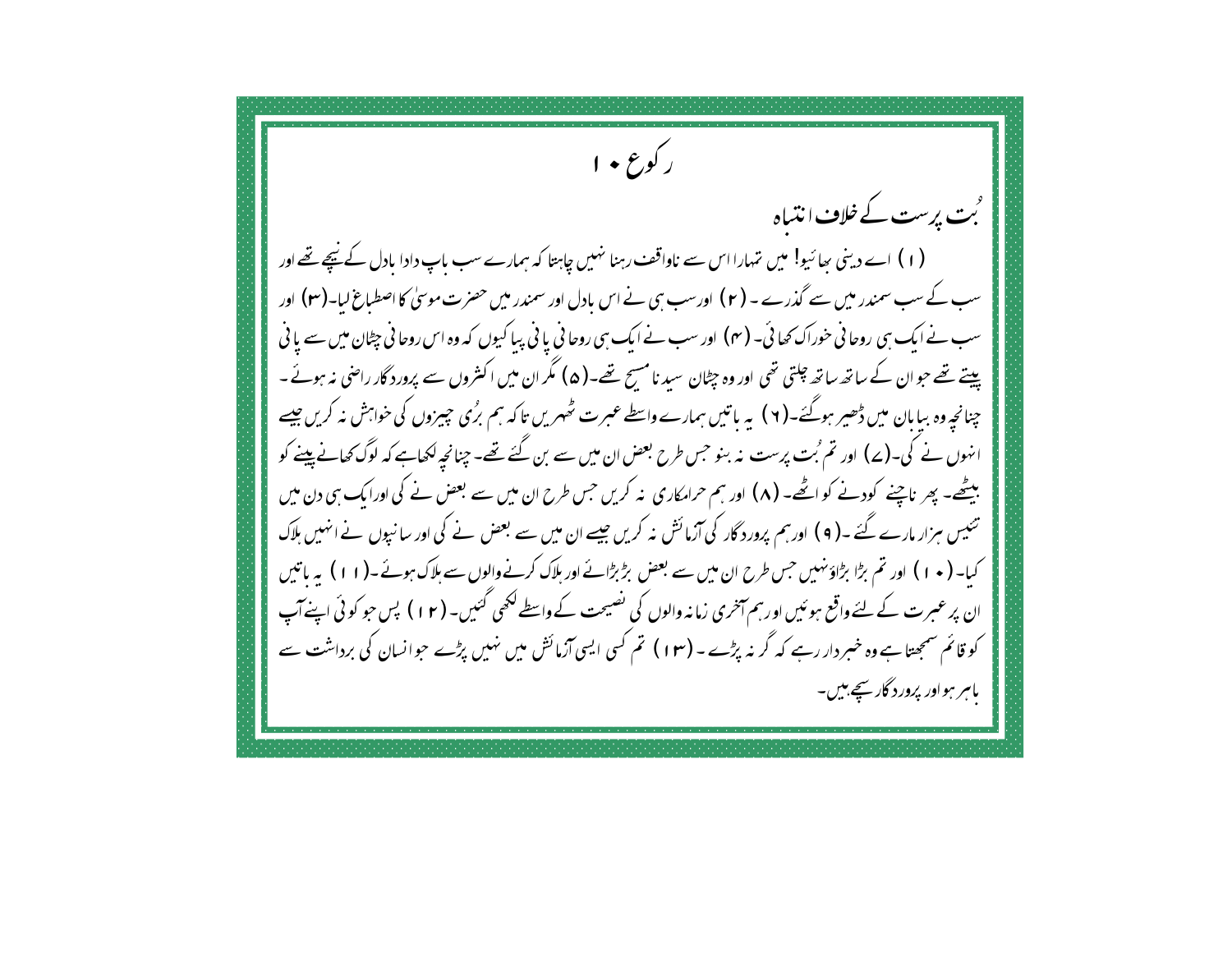وہ تم کو تہاری طاقت سے زیادہ آزمائش میں نہ پڑنے دیں گے بلکہ آزمائش کے ساتھ یکلنے کی راہ بھی پیدا کردیں گے تاکہ تم برداشت کرسکو۔ (۱۴) اس سبب سے اے میرے پیارو! 'بت پرستی سے رہا گو۔ (۵۱) میں عقل مند حان کر تم سے کلام کرتا ہوں۔ حبومیں کھتا ہوں تم آپ اسے پرکھو۔ (۱۲) وہ بر کت کا پیالہ حس پر ہم بر کت چاہتے ہیں کیاسید نامسح کے خون کی سٹراکت نہیں؟وہ رو ٹی جسے ہم توڑتے ہیں کیاسید نامسح کے بدن کی سٹراکت نہیں؟ (ے ۱ ) حپونکہ رو ٹی ایک ہی ہے اس لئے ہم حو بہت سے بیں ایک بدن بیں کیونکہ ہم سب اسی ایک رو ٹی میں سٹریک ہوتے بیں (۱۸) حو جسم کے اعتبار سے اسمرائیلی بیں ان پر نظر کرو۔ کیا قریا ٹی کا گوشت کھانے والے قربان گاہ کے سٹریک نہیں؟ ( 9 ۱ ) پس میں کیا یہ کھتاہوں کہ بتوں کی قربانی تحمیر چیز ہے یا بُت تحمیر چیز ہے ؟ ( + ٢) نہیں بلکہ یہ بحتا ہوں کہ حوقر یا نی مشر کین کرتی ہیں شباطین کے لئے قربا ٹی کرتی بیں نہ کہ خدا کے لئے اور میں نہیں چاہتا کہ تم شیاطین کے سٹر یک ہو۔( ۲۱) تم پرورد گار کے پیالے اور شیاطین کے پہالے دو نوں میں سے نہیں پی سکتے ۔ پرورد گار کے دستر خوان اور شیاطین کے دستر خوان دو نوں پر سٹر پک نہیں ہوسکتے۔(۲۲) کیاہم پرورد گار کی عنیرت کوحوش دلاتے ہیں ؟ کیاہم اس سے زیادہ زور آور ہیں ؟ (۲۳) سب چیزیں روا توبیں مگرسب چیزیں مفید نہیں ۔سب چیزیں روا توبیں مگرسب چیزیں ترقی کا باعث نہیں۔ (۲۴) کوئی اپنی بہتری نہ ڈھونڈے بلکہ دوسرے کی۔ (۲۵) حوکچھ قصابوں کی د کا نوں میں بکتاہے وہ کھاؤاور دینی امتیاز کے سبب سے کحچھ نہ پوچھو۔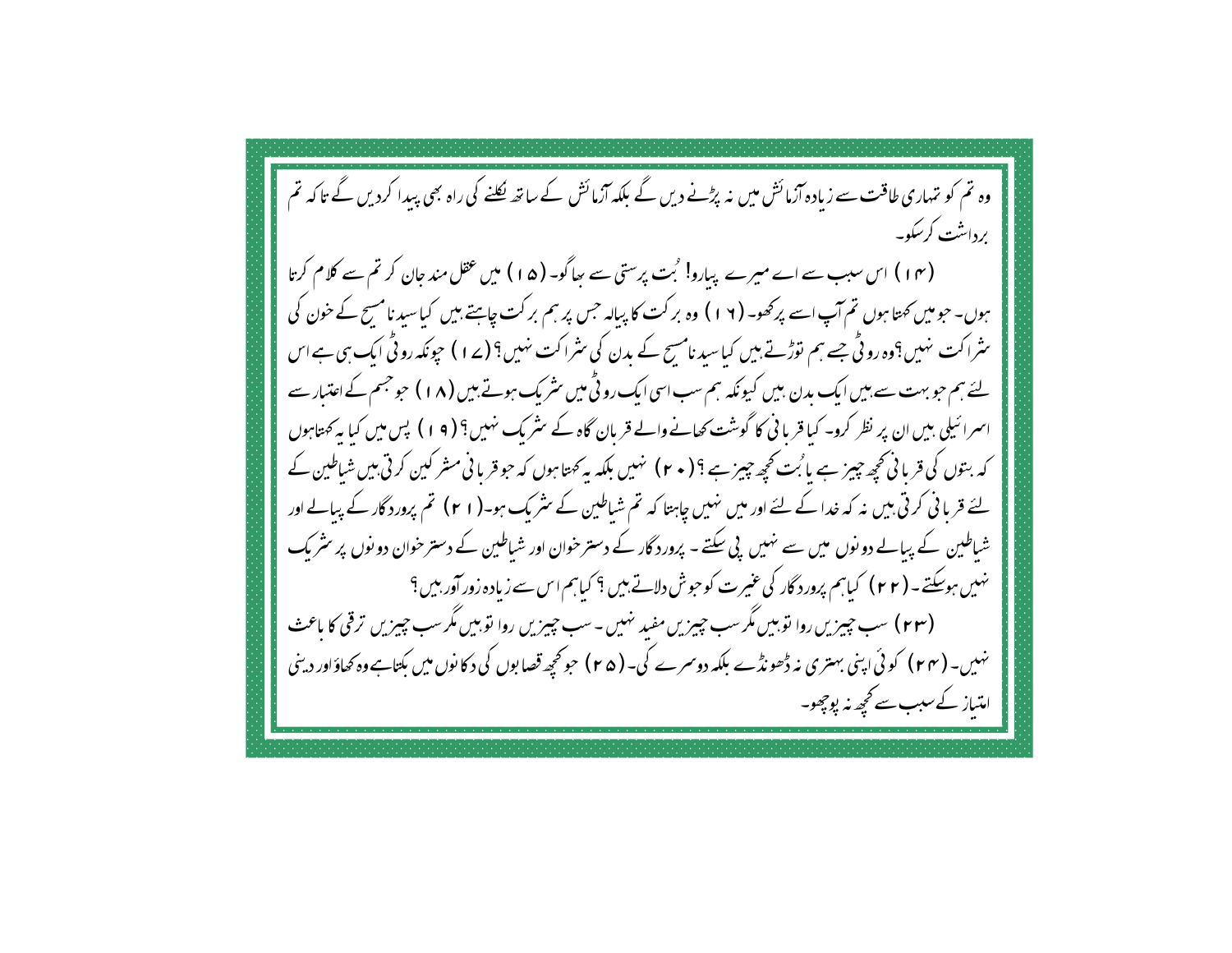(۲ ۲) کیونکہ زمین اوراس کی معموری پرورد گار کی ہے ۔(۲ ۷ ) اگر بے ایمانوں میں سے کوئی تہاری دعوت کرے اور تم جانے پر راصی ہو تو حوکچھ تہارے آگے رکھاجائے اسے کھاؤ اور دینی امتیاز کے سبب سے کجھ نہ پوچھو۔(۲۸) لیکن اگر کوئی تم سے تھے کہ یہ قریانی کا گوشت ہے تو اس کے سبب سے جس نے تہیں جتایا اور دینی امتیاز کے سبب سے نہ کھاؤ۔ ( ۲۹ ) دینی امتیاز سے میرامطلب تہارا امتیاز نہیں بلکہ اس دوسرے کا - بھلامیری آزادی دوسرے شخص کے امتیاز سے کیوں پرکھی جائے ؟ ( ۳۰) اگر میں شکر کرکے تھاتا ہوں تو جس چییز پر شکر کرتا ہوں اس کے سبب سے کس لئے بد نام کیاجاتا ہوں ؟ ( r ۱ ) پس تم کھاؤ یا پیو یا حوکحچھ کروسپ پرورد گار کی بزرگی کے لئے کرو۔( r ۲) تم نہ یہودیوں کےلئے ٹھوکر کا باعث بنو نہ یونانیوں کے لئے نہ پرورد گار کی حماعت کےلئے۔ (۳۳) چنانچہ میں بھی سب یا توں میں سب کو خوش کرتا ہوں اوراپنا نہیں بلکہ بہتوں کافا ئدہ ڈھونڈ تا ہوں تا کہ وہ نجات پائیں۔ ر کورع ۱۱ عبادت میں سمر ڈھانگنا (۱) تم میری مانند بنوجیسامیں سید نامسح کی مانند بنتا ہوں۔(۲) میں تہاری تعریف کرتاہوں کہ تم ہر بات میں مجھے بادر کھتے ہواور جس طرح میں نے نتہیں روایتیں پہنچادیں تم اسی طرح ان کو برقرار رکھتے ہو۔(۳) پس میں نتہیں آگاہ کرنا چاہتا ہوں کہ ہر مرد کا سمرسید نامسح اور عورت کا سمر مر د اور سید نامسح کا سمر پرورد گار ہے۔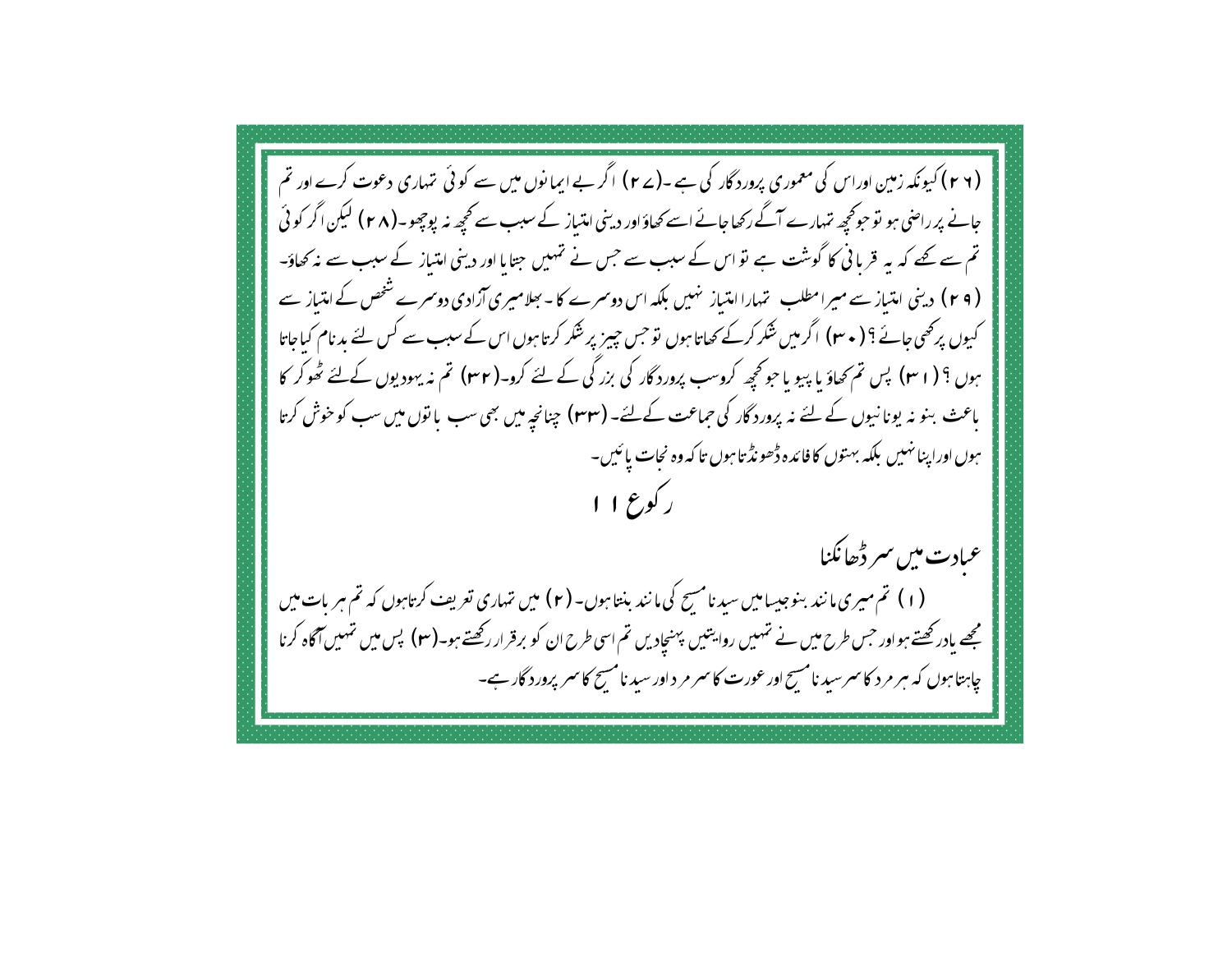(۴)جو مر د سمر ڈھنکے ہوئے دعا یا نبوت کرتاہے وہ اپنے سمر کو بے حرمت کرتاہے۔ (۵)اورجو عورت بے سمر ڈھنکے دعا یا نبوت کر ٹی ہے وہ اپنے سمر کو بے حرمت کرتی ہے کیونکہ وہ سمر منڈی کے برابر ہے۔ ( ۲ ) اگر عورت اوڑھنی یہ اوڑھے تو بال بھی کٹائے۔ اگر عورت کا بال کٹانا یا سرمنڈانا سٹرم کی بات ہے تواوڑھنی اوڑھے۔ (ے) البتہ مرد کواپنا سر ڈھانکنا نہ جاہیے کیونکہ وہ پرورد گار کی صورت اور اس کی بزر گی ہے مگر عورت مر د کی عظمت ہے۔ ( ۸ ) اس لئے کہ مر د عورت سے نہیں بلکہ عورت مرد سے ہے۔ ( ۹ ) اور مر د عورت کے لئے نہیں بلکہ عورت مر د کے لئے پیدا ہوئی ۔ ( ۰ ۱ ) پس فرشتوں کے سبب سے عورت کو چاہیے کہ اپنے سمر پر محکوم ہونے کی علامت رکھے۔(۱۱) تو بھی پرورد گار میں نہ عورت مر د کے بغیر ہے نہ مر د عورت کے بغیر ۔ ( ۱۲ ) کیونکہ جیسے عورت مر د سے ہے ویسے ہی مر د بھی عورت کے وسیلہ سے ہے مگر سب چیزیں پرورد گار کی طر ف سے بیں (۱۳) تم آپ ہی انصاف کرو۔ کیا عورت کابے سمر ڈھنکنے پرورد گار سے دعا کرنا مناسب ہے؟(۱۴) کیا تم طبعی طور پر بھی معلوم نہیں کہ اگر مردلمبے مال رکھے تواس کی بے حرمتی ہے؟(۱۵) اور اگر عورت کے لیبے مال ہوں تواس کی زینت کیوں کہ بال اسے پردہ کے لئے دئے گئے ہیں۔( ۱ ۲ )لیکن اگر کوئی حجتی لکلے تو یہ جان لے کہ نہ ہماراایسا دستور ہے نہ پرورد گار کی حماعتوں کا۔ (ے ۱ ) لیکن یہ حکم حو دیتا ہوں اس میں تہاری تعریف نہیں کرتا۔ اس لئے کہ تہارے جمع ہونے سے فائدہ نہیں بلکہ نقصان ہوتاہے۔ (۱۸) کیونکہ اول تومیں یہ سنتا ہوں کہ جس وقت تہاری جماعت جمع ہوتی ہے تو تم میں تفرقے ہوتے ہیں اور میں اس کا کسی قدر یقین کرتا ہوں۔ ( ۹ ) کیونکہ تم میں بدعتوں کا بھی ہوناصرور ہے تا کہ ظاہر ہوجائے کہ تم میں مقبول کون سے ہیں ۔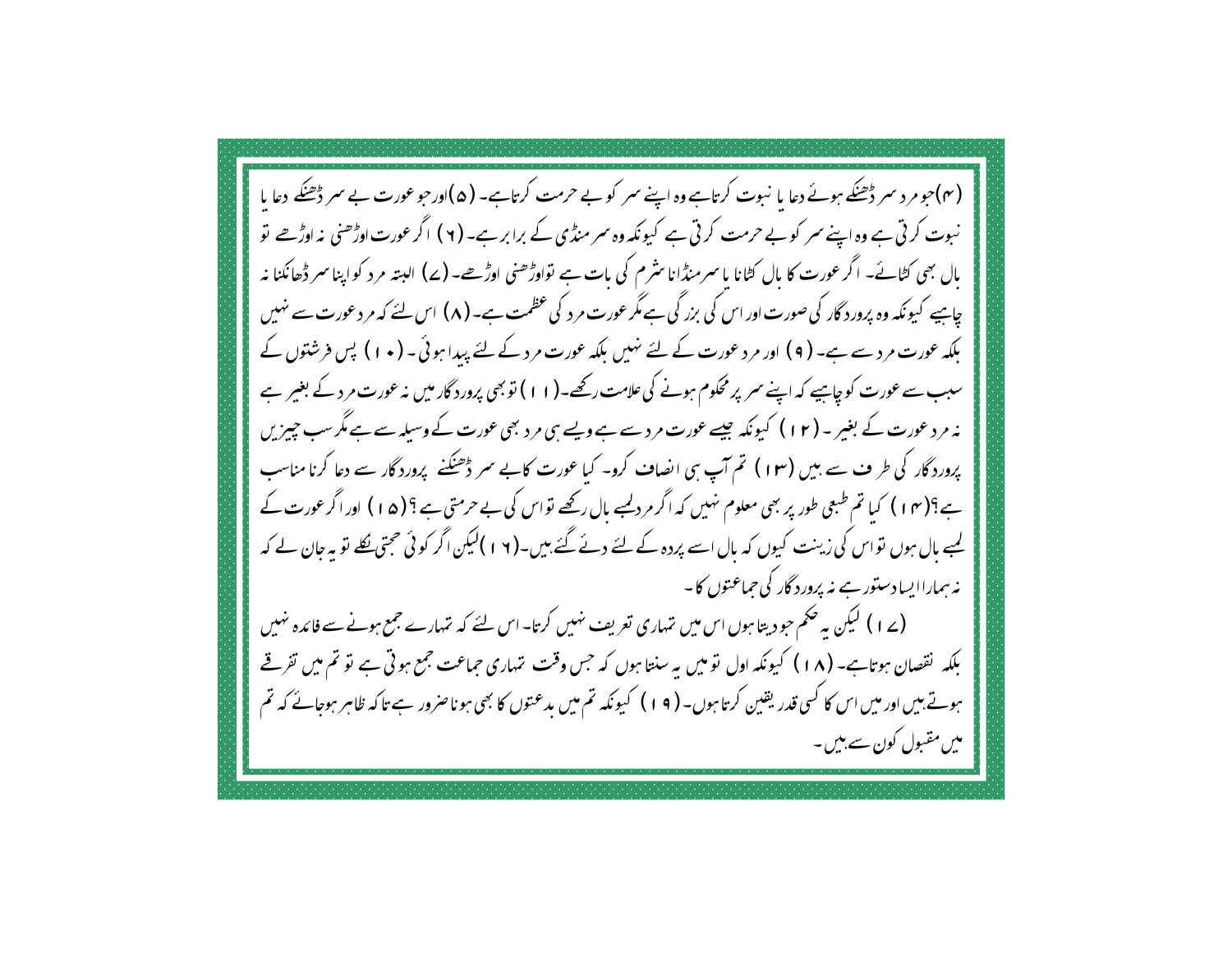( • ۲) پس حب تم باہم جمع ہوتے ہو تو تہاراوہ کھاناعشائی ریانی نہیں ہوسکتا۔( ۲۱) کیونکہ کہ کھانے کےوقت ہر شخص دوسرے سے پہلے اپنا عثا کھالیتا ہے اور کوئی تو بھوکارہتاہے اور کسی کونشہ ہوجاتاہے۔ (۲۲) کیوں ؟کھانے پہنے کے لئے تہارے گھر نہیں؟ یا پرورد گار کی حماعت کو ناچیز جانتے اور حن کے پاس نہیں ان کو سٹرمندہ کرتے ہو ؟میں تم سے کیا <sup>حم</sup>وں <sup>؟</sup> کیا اس بات میں تمہاری تعریف کروں ؟ میں تعریف نہیں کرتا -(۲۳) کیونکہ یہ بات مجھے پرورد گار سے پہنچی اورمیں نے تم کو بھی پہنچادی کہ سید ناعیسیٰ مسح نے جس رات وہ پکڑوائے رو ٹی لی۔ (۲۴) اور شکر کرکے توڑی اور<sub>ک</sub>ھا یہ میرا بدن ہے تہارے لئے ہے۔میری باد گاری کے واسطے یہی کیا کرو- ( ۴ ۵ )اسی طرح آپ نے کھانے کے بعد پیالہ بھی لیا اور کھا یہ پیالہ میرے خون میں نیاعہد ہے۔جب کبھی پیومیری باد گاری کے لئے یہی کیا کرو۔ (۲ ۲ ) کیونکہ کہ جب کبھی تم بہ رو ٹی کھاتے اوراس پہالے میں سے پیتے ہو تومولا کی موت کو اظہار کرتے ہو۔ جب تک وہ نہ آئے ۔ (ے ۲) اس واسطے حو کوئی نامناسب طور پرمولا کی رو ٹی تھانے یا ان کے پیالے میں سے پئو۔( ۲۹) کیونکہ حوکھاتے پیتے وقت مولا کے بدن کو نہ پہجانے وہ اس کھانے پینے سے سمرا پائے گا۔ ( ۳۰) اسی سبب سے تم میں بہتیرے کمرنور اور بیمار بیں اور بہت سے سو بھی گئے۔ ( اسل)اگرہم اپنے آپ کو جانچتے نو سمزا نہ پاتے-( ۳۲) پس اے میرے سائیو! جب تم کھانے کے لئے جمع ہو توا یک دوسمرے کی راہ دیکھو۔( ۳۴) اگر کوئی بھوکا ہو تواپنے ٹھر میں کھالے تاکہ تہارا جمع ہونا سمزا کا باعث نہ ہواور باقی یا نوں کومیں آگر درسُت کردوں گا۔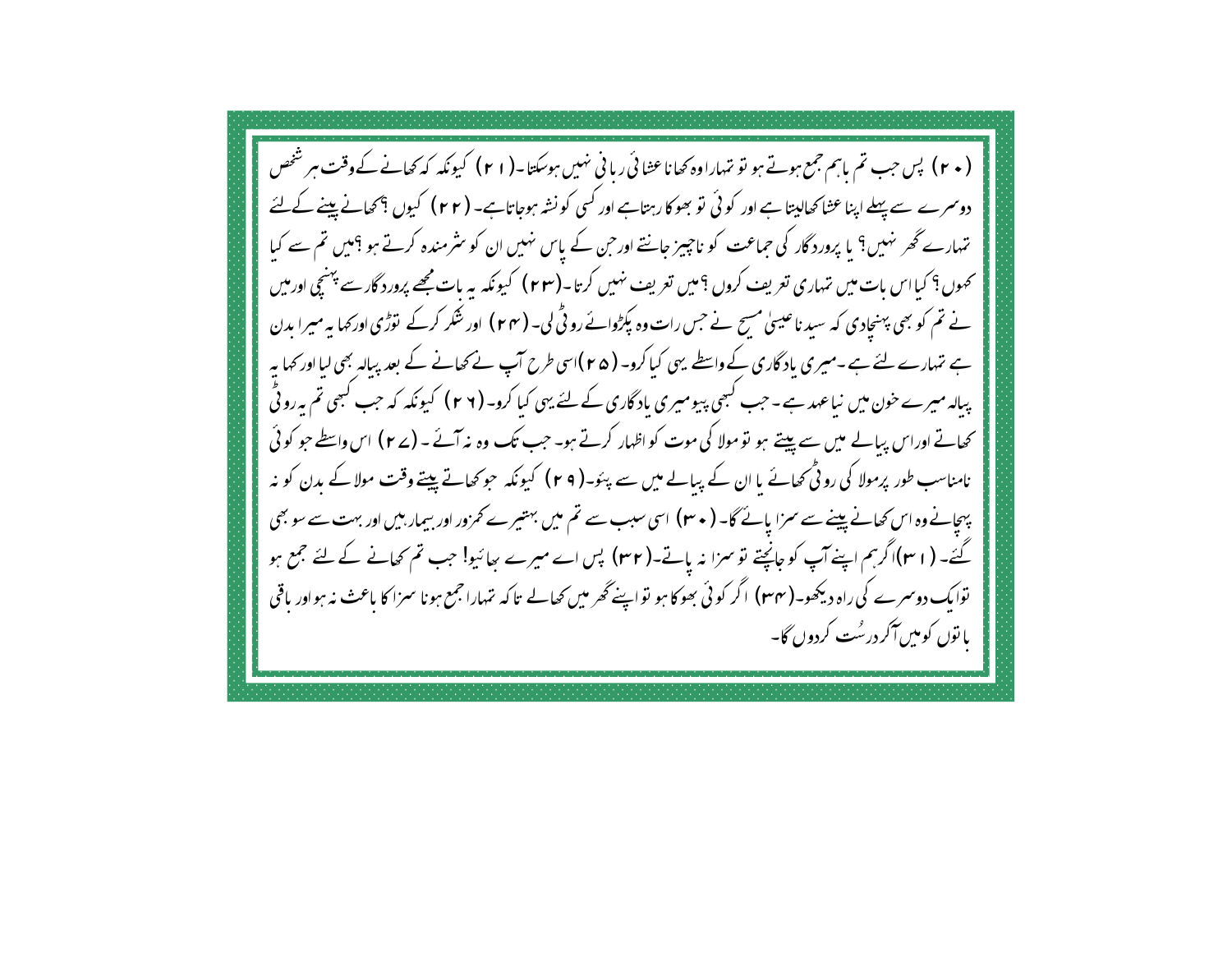ر کوع ۱۲ (۱) اے ہعائیو! میں نہیں چاہتا کہ تم روحانی نعمتوں کے مارے میں بے خبر رہو۔ (۲) تم جانتے ہوکہ جب تم عنیر قوم تھے تو گونگے بُتوں کے پیچھے جس طرح کوئی تم کو لے جاتا تھا اسی طرح جاتے تھے۔(۳) پس میں تہییں جتاتا ہوں جو کوئی پرورد گار کے روح کی بدایت سے بولتا ہے وہ نہیں کہتا کہ سید ناعیسیٰ نعوذ بااللہ ملعون ہے اور نہ کوئی روح پاک کے بغیر کے مکتابے کہ سید ناعیسیٰ مولا ہیں۔ (۴) تعمتیں تو طرح طرح کی بیں مگر روح ایک ہی ہے۔(۵) اور خدمتیں بھی طرح طرح کی بیں مگر مولا ایک بییں۔( ۲ ) اور تاثیر یں بھی طرح طرح کی بیں مگر پرورد گار ایک ہی ہے جوسب میں ہر طرح کااثر پیدا کرتاہے ۔( ۷ ) لیکن ہر شخص میں روح کاظہور فائدہ پہنچانے کے لئے ہوتاہے۔ ( ۸ ) کیونکہ ایک کوروح کےوسیلہ سے حکمت کا گلام عنایت ہوتاہے اور دوسرے کو اسی روح کی مرضی کے موافق علمیت کا کلام ۔ ( ۹ ) کسی کو اسی روح سے ایمان اور کسی کواسی ایک روح سے شفا دینے کی نوفیق ۔( • ۱ ) کسی کو معجزوں کی قدرت ، کسی کو نبوت ، کسی کو روحوں کا امتیاز، کسی کو طرح طرح کی زیانیں۔ کسی کوزیانوں کا ترحمہ کرنا۔ (۱۱)لیکن یہ سب تاثنیریں وہی ایک روح کرتاہے اور حس کوحوچاہتاہے یانڈتاہے۔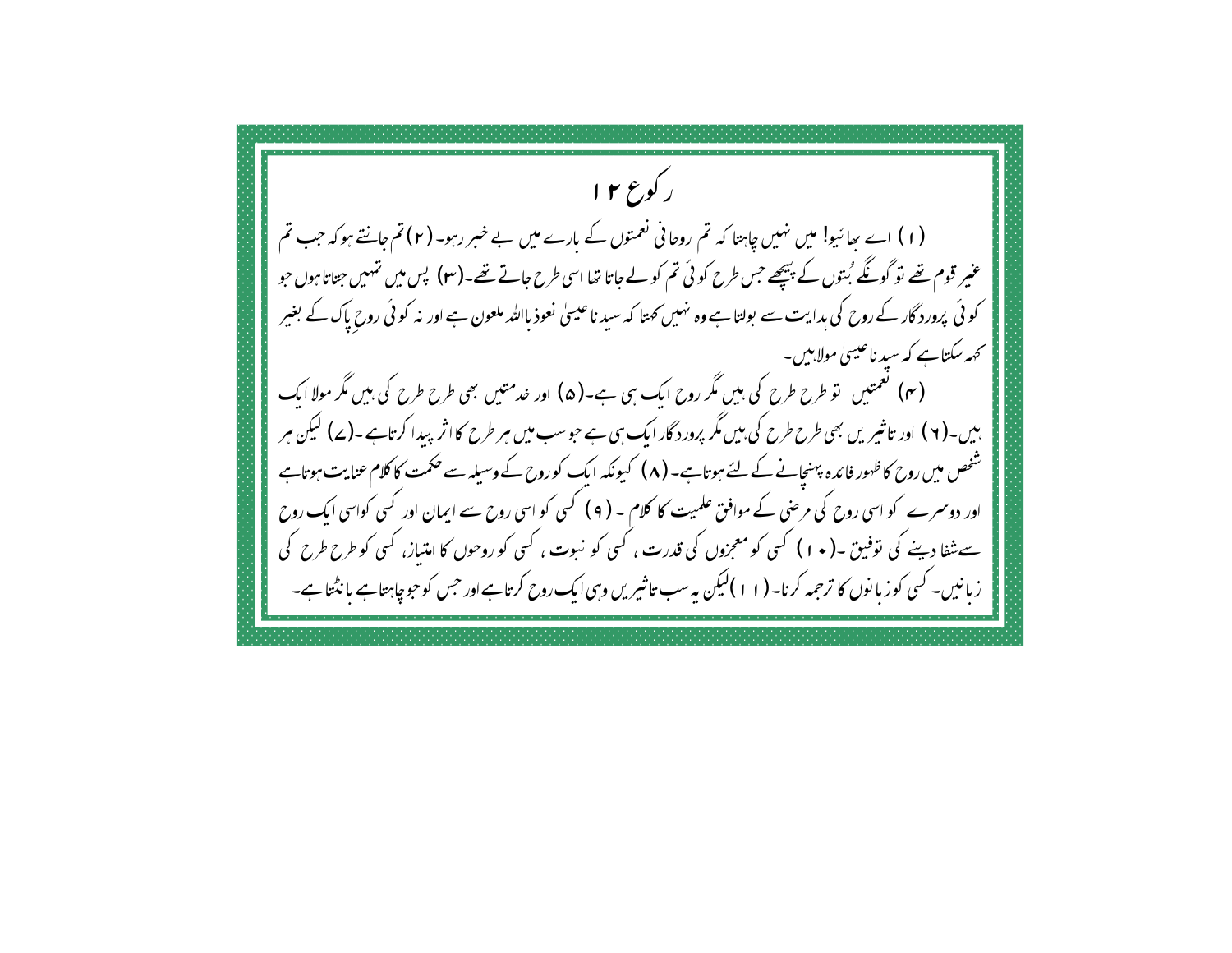بہت سے اعضالیکن بدن ایک (۱۲) کیونکہ جس طرح بدن ایک ہے اور اس کے اعضا بہت سے بیں اور بدن کےسب اعضا کو بہت سے بیں گر پاہم مل کر ایک ہی بدن بیں اسی طرح سید نامسح بھی ہے ۔(۱۳) کیونکہ کہ ہم سب نے خواہ یہودی ہوں خواہ یونا فی ۔ خواہ علام خواہ آزاد ۔ ایک ہی روح کے وسیلہ سے ایک بدن ہونے کے لئے اصطباع لیا اور ہم سب کو ایک ہی روح پلایا گیا۔(۱۴) چنانچہ یدن میں ایک ہی عصو نہیں بلکہ بہت سے بین۔(۵۱) اگر پاؤں کھے جونکہ میں باتھ نہیں اس لئے یدن کا نہیں تووہ اس سبب سے بدن سے خارج تو نہیں۔ ( ۱ ۲ ) اور اگر کان کھے جونکہ میں آنکھ نہیں اس لئے بدن کا نہیں تووہ اس سېب سے بدن سے خارج نو نہیں۔(پے ۱ ) اگر سارا بدن آنکھ یپی ہوتا نوسنناکھاں ہوتا؟اگر سننا یپی سننا ہو نوسونگھناکھاں ہوتا؟ (۱۸) مگر فی الواقع پرورد گار نے ہر ایک عصو کو بدن میں اپنی مرحنی کے موافق رکھاہے ۔(۱۹) اگروہ سب ایک ہی عصنو ہوتے تو بدن کہا ہوتا ؟ ( • ٢) مگر اب اعصا تو بہت سے بیں لیکن بدن ایک ہی ہے۔( ٢ I ) پس آئکھ باتھ سے نہیں کہه سکتی کہ میں تہاری محتاج نہیں اور نہ سمر باؤں سے کہہ سکتا ہے کہ میں تہارا محتاج نہیں۔ (۲۲) بلکہ بدن کے وہ اعضاجو اوروں سے محرور معلوم ہوتے ہیں بہت ہی صروری ہیں ۔ (۲۳)اور بدن کے وہ اعضا جنہیں ہم اوروں کی نسبت ذلیل حانتے بییں انہی کور بادہ عزت دیتے ہیں اور ہمارے نازیبا اعصا بہت زیبا ہوجاتے ہیں۔ (۲۴ )حالانکہ ہمارے زیبا اعصا محتاج نہیں مگر پرورد گار نے بدن کو اس طرح مر کب کیا ہے کہ حبو عصو محتاج ہے اسی کو زیادہ عزت دی جائے ۔ ( ۴ ۵ ) تاکہ بدن میں تفرقہ نہ پڑے ملکہ اعضاایک دوسمرے کی برابرفکررٹھیں۔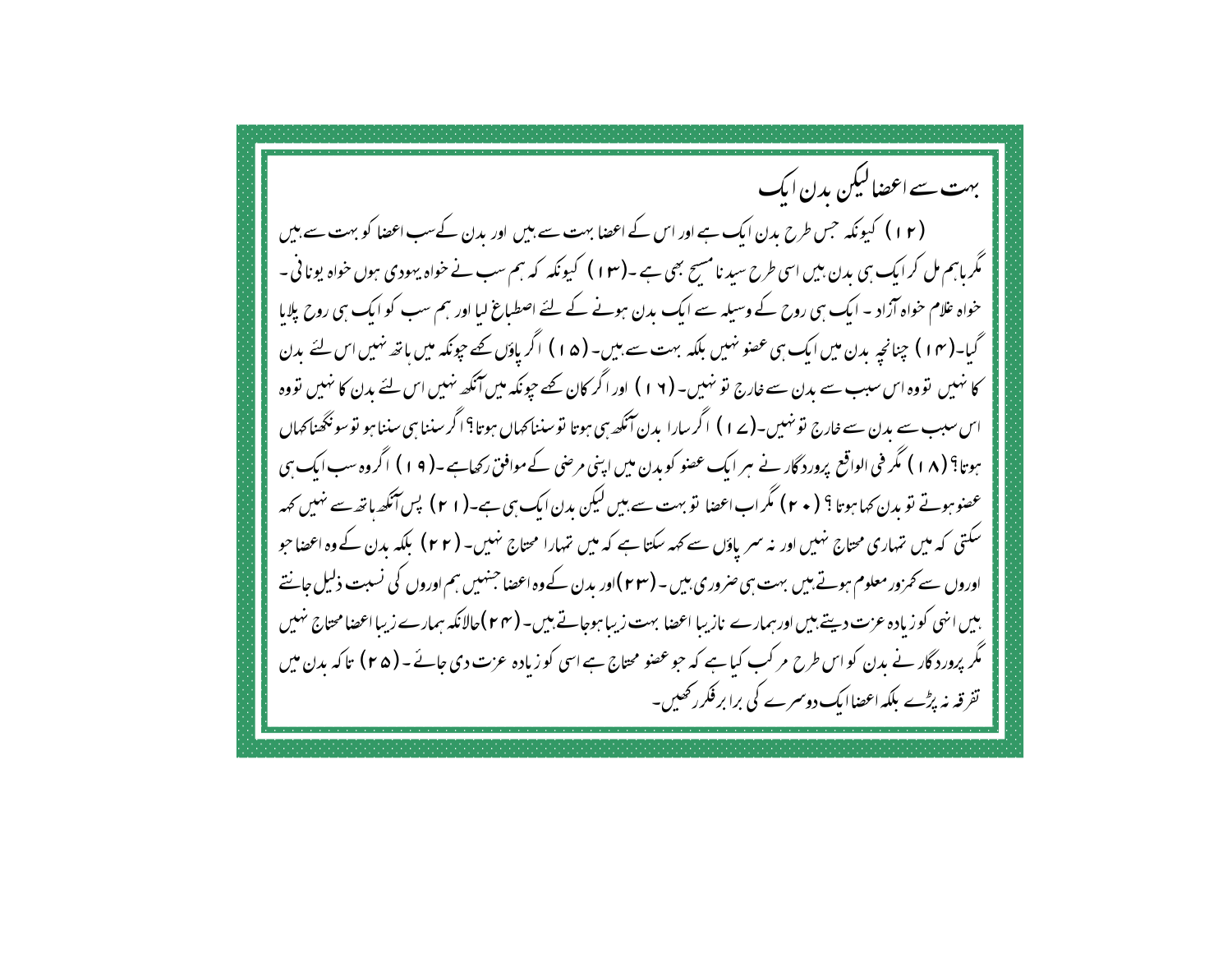(۲ ۲) پس اگر ایک عصو د کھ پاتاہے نو سب اعضا اس کے ساتھ د کھ پاتے ہیں اوراگرایک عصوعزت پاتاہے نو سب اعضا اس کے ساتھ حوش ہوتے ہیں۔ (۲۷ ) اسی طرح تم مل کر سید نامسیح کا بدن اور فر داً فرداً عضا ہو۔ (۲۸ ) اور پرورد گار نے حماعت میں الگ الگ شخص مقرر کئے۔ پہلے رسول دوسمرے نبی تیسرے استاد، پھر معجزے دکھانے والے۔ پھر شفا دینے والے-مدد گار، منتظم، طرح طرح کی زبانیں بولنےوالے۔ ( ۲ ۹ ) کیاسب رسول بیں ؟ کیاسب نبی بیں ؟ کیاسب استاد بیں ؟ کیا سب معجزہ دکھانے والے ہیں؟ ( ۳۰) کیا سب کو شفا دینے کی قوت عنایت ہوئی ؟ کیا سب طرح طرح کی زبانیں پولتے بیں ؟ کیاسب ترحمہ کرتے ہیں ؟ ( r ۲) تم بڑی سے بڑی نعمتوں کی آرزورکھولیکن اور بھی سب سے عمدہ طریقہ میں تہیں بتاتا ہوں۔ كوع ٣ ترانه محبت (۱) اگر میں آدمیوں اور فرشتوں کی زبانیں بولوں اور محبت نہ کروں تو میں ٹھنٹھناتا پیتل یا جھنجاتی حیانجھ ہوں۔( ۲ ) اور اگرمجھے نبوت ملے اور سب بھیدوں اور کل علم کی واقفیت ہو اور میرا ایمان یہاں تک کامل ہو کہ یہاڑوں کو ہٹادوں اورمحبت یہ رکھو تومیں تحیجہ بھی نہیں۔(س) اورا گر اپنا سارا مال عریبوں کو تھلادوں یا اپنا بدن جلانے کو دے دوں اورمحبت نہ رکھوں تومجھے کحچھ بھی فائدہ نہیں۔ (۴)محبت صابر ہے اورمہریان ۔ محبت حسد نہیں کرتی ۔ محبت شیخی نہیں مار تي اور پھولتي نہيں۔( ھ) نازيبا کام نہيں کرتی - اپنی بہتری نہيں چاہتی - جھنجلاتی نہيں- بدگمانی نہيں کرتی -( ٢) ید کاری سے خوش نہیں ہوتی بلکہ سحائی سے خوش ہوتی ہے ۔ (ے) سب تحچھ سہہ لیتی ہے۔ سب تحچھ یقین کرتی ہے ۔ سب یا توں کی امید رکھتی ہے۔ سب یا توں کی برداشت کرتی ہے۔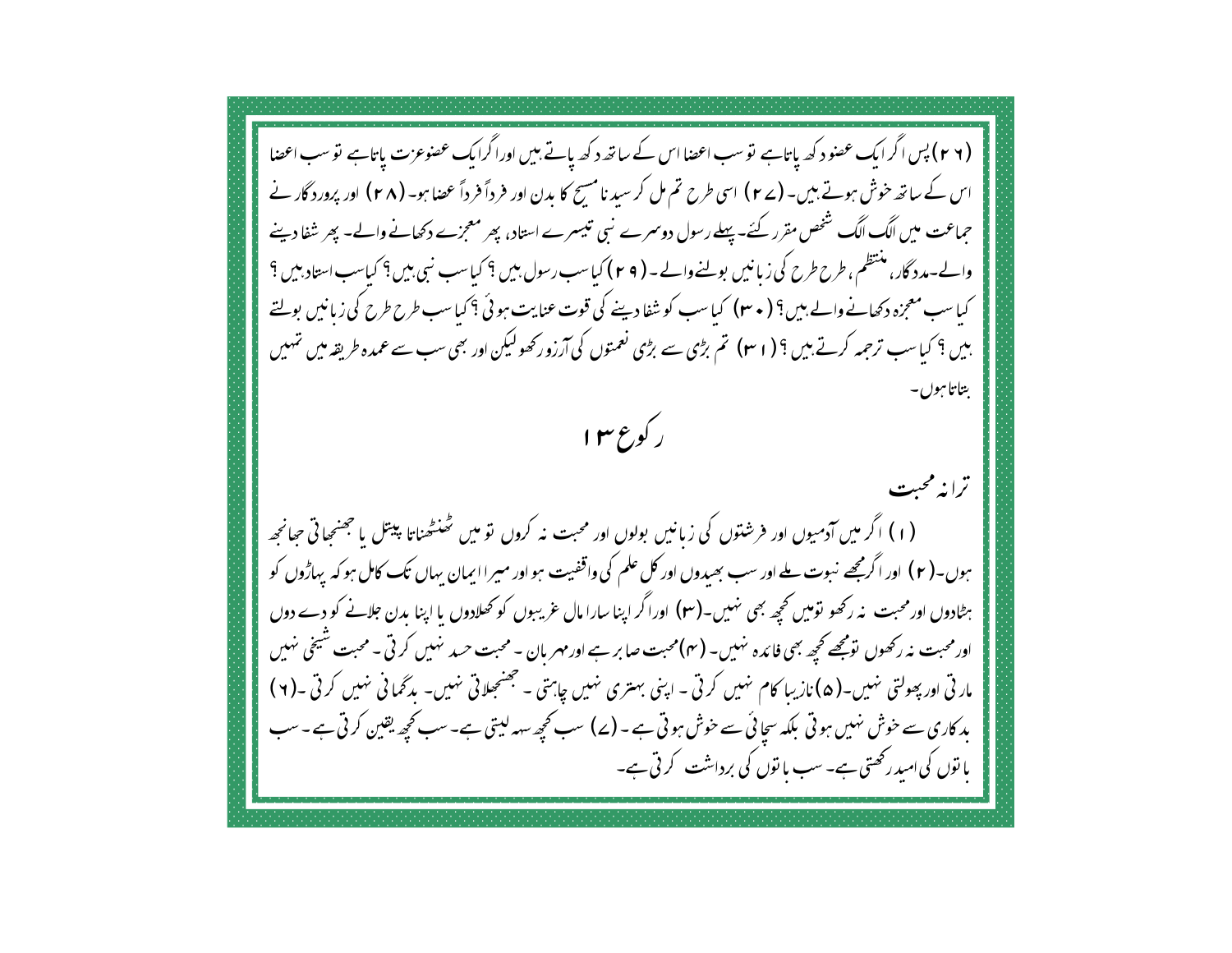(ے)سب تحجیرسہہ لیتی ہے ۔سب تحجیہ یقین کرتی ہے ۔سب یا نوں کی امید رکھتی ہے۔سب یا نوں کی برداشت کرتی ہے۔ (۸)محبت کوروال نہیں، نبوتیں ہوں توموقوف ہوجائیں گی۔زیانیں ہوں توجاتی رہیں گی۔علم ہو تومٹ جائے گا۔( ۹) کیونکہ ہماراعلم ناقص ہے اور ہماری نبوت ناتمام۔ ( • ۱ ) لیکن جب کامل آئیں گا تو ناقص حاتارہے گا۔( ۱ ۱ ) جب میں بجہ تھا تو بچوں کی طرح بولتا تھا۔ بچوں کی سی طبعیت تھی۔ بچوں کی سی سمجھ تھی۔ لیکن جب حوان ہوا تو بچپن پاتیں ترک کردیں۔ (۱۲) اب ہم کوآئینہ میں دھندلاسادکھائی دیتاہے مگراس وقت رو برو دیکھیں گے۔اس وقت میراعلم ناقص ہے مگر اس وقت ایسے پورے طور پر پہچا نوں گا جیسے میں پہچانا گیا ہوں۔ (۱۳) غرض ایمان ، امید محبت بیہ تینوں دائمی بیں مگر افضل ان میں محبت ہے۔ ر کوع ۴ ا روحا في نعمتوں كي آرزو (۱)محبت کے طالب ہو اورروحانی نعمتوں کی بھی آرزو رکھو۔ حصوصاً اس کی کہ نبوت کرو۔ (۲) کیونکہ حوبیگا نہ زبان میں باتیں کرتاہے وہ آدمیوں سے باتیں نہیں کرتا بلکہ پرورد گارسے اس لئے کہ اس کی کوئی نہیں سمجھتا حالانکہ وہ اپنی روح کے وسیلہ سے راز کی پاتیں کھتاہے۔ (۳) لیکن حو نبوت کرتاہے وہ آدمیوں سے ترقی اور تفسیحت اور تسلی کی پاتیں کھتاہے۔( سم) حبوبہ گانہ زبان میں باتیں کرتاہےوہ اپنی ترقی کرتاہے اور حبونبوت کرتاہےوہ حماعت کی ترقی کرتاہے۔( ۵) ا گرچہ میں بہ چاہتا ہوں کہ تم سب بیگانہ زبانوں میں پاتیں کرولیکن زیادہ تریہی چاہتا ہوں کہ نبوت کرواور اگر بیگانہ زبانیں بولنےوالاجماعت کی ترقی کے لئے ترجمہ نہ کرے تو نبوت کرنےوالااس سے بڑاہے۔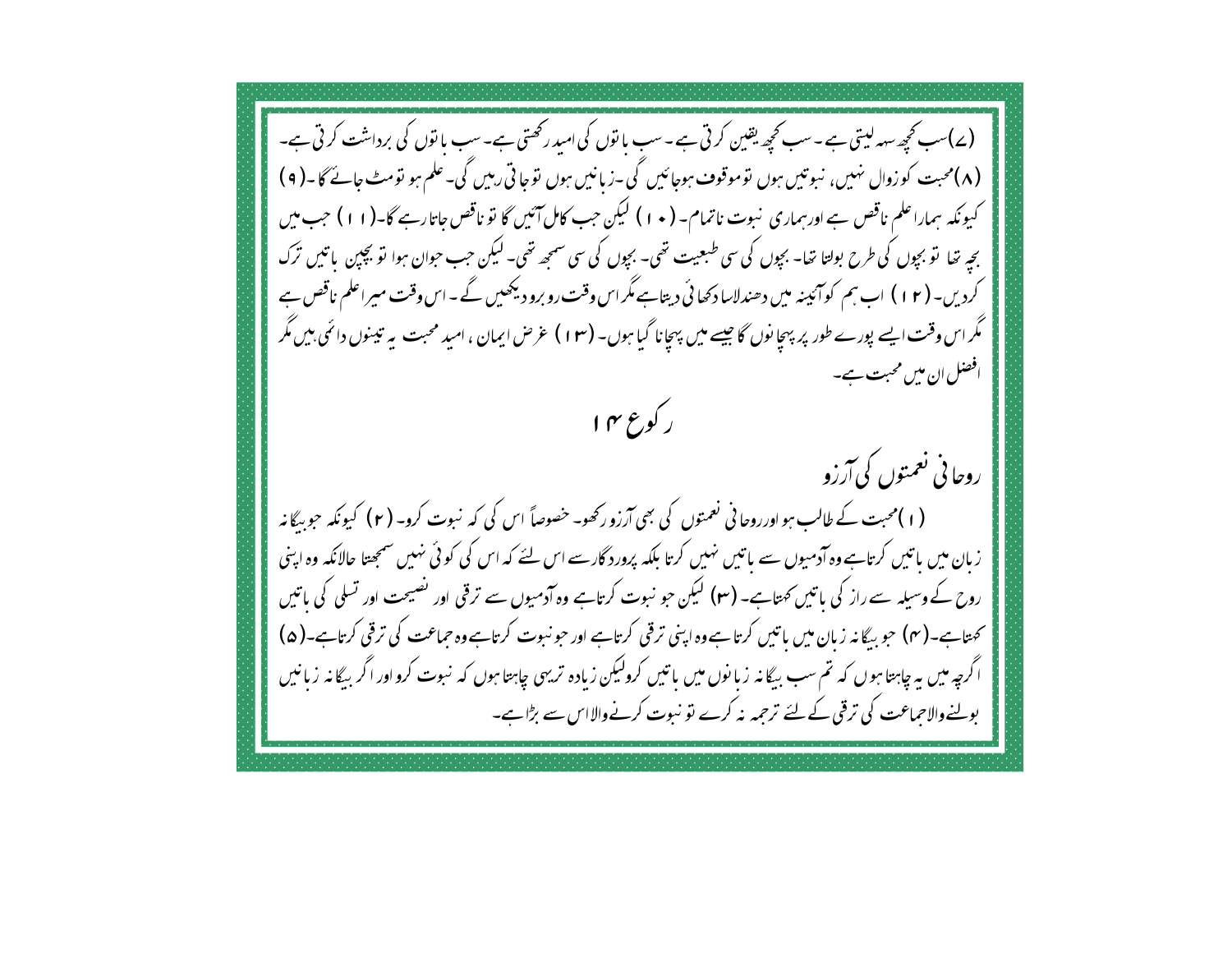( ۲ ) پس اے دینی ہعائیو! اگرمیں تہارے پاس آکر بیگانہ زبانوں میں باتیں کروں اور کشف یا علم یا نبوت یا تعلیم کی باتیں تم سے نہ کھوں تو تم کومجھ سے کیافائدہ ہو گا؟ (ے) چنانچہ بے جان چیزوں میں بھی حن سے آواز نکلتی ہےمثلاً پانسری یا بربط اگران آوازوں میں فرق بنہ ہو توجو پھو کا یا جاتا ہے وہ کیوں کر پہچاناجائے؟ ( ۸ ) اور اگر تربی کی آوازصاف نہ ہو تو کون لڑا ئی کے لئے تیاری کرے گا؟ ( ۹ ) ایسے ہی تم بھی اگر زبان سے واضح بات نہ کہو توحوکہاجاتاہے کیونکر سمحاجائے گا؟ تم ہوا سے پاتیں کرنے والے ٹھہروگے۔ ( • ۱ ) د نیامیں کوئی خواہ کتنی ہی مختلف زبانیں ہوں ان میں سے کوئی بھی بے معنی نہ ہو گی۔ (۱۱) پس اگر میں کسی زبان کے معنی نہ سمجھوں تو بولنے والے کے نزدیک میں اجنسی ٹھہروں گا اور بولنے والا میرے نزدیک اجنبی ٹھہرے گا۔ (۱۲) پس تم جب روحانی نعمتوں کی آرزورکھتے ہو توایسی کوشش کروکہ تہاری نعمتوں کی افرونی سے حماعت کی ترقی ہو۔ (۱۳) اس سبب سے حوبیگانہ زبان میں باتیں کرتا ہے وہ دعا کرے کہ ترجمہ بھی کرسکے۔ ( ۱ ۴ ) اس لئے کہ اگر میں کسی بیگانہ زبان میں دعا کروں گا اور عقل سے بھی دعا کروں گا-روح سے بھی گاؤں گا اور عقل سے بھی گاؤں گا۔ ( ۲ ۱ )ور نہ اگر تم روح ہی سے حمد کروگے تو ناواقف آدمی تیری شکر گزاری پرآمین کیوں کر کھے گا ؟ اس لئے کہ وہ نہیں جانتا کہ تو کیاکھتاہے۔ (ے ا ) تم تو بیٹنگ اچھی طرح سے شکر کرتےہومگر دوسمرے کی ترقی نہیں ہوتی۔ (۱۸) میں پرورد گار کاشکر کرتا ہوں کہ تم سب سے زیادہ زبانیں بولتا ہوں۔( ۱۹)لیکن حماعت میں بیگانہ زبان میں دس ہزار پاتیں کھنے سے مجھے ہہ زیادہ پسند ہے کہ اوروں کی تعلیم کے لئے پانچ ہی باتیں عقل سے کھوں۔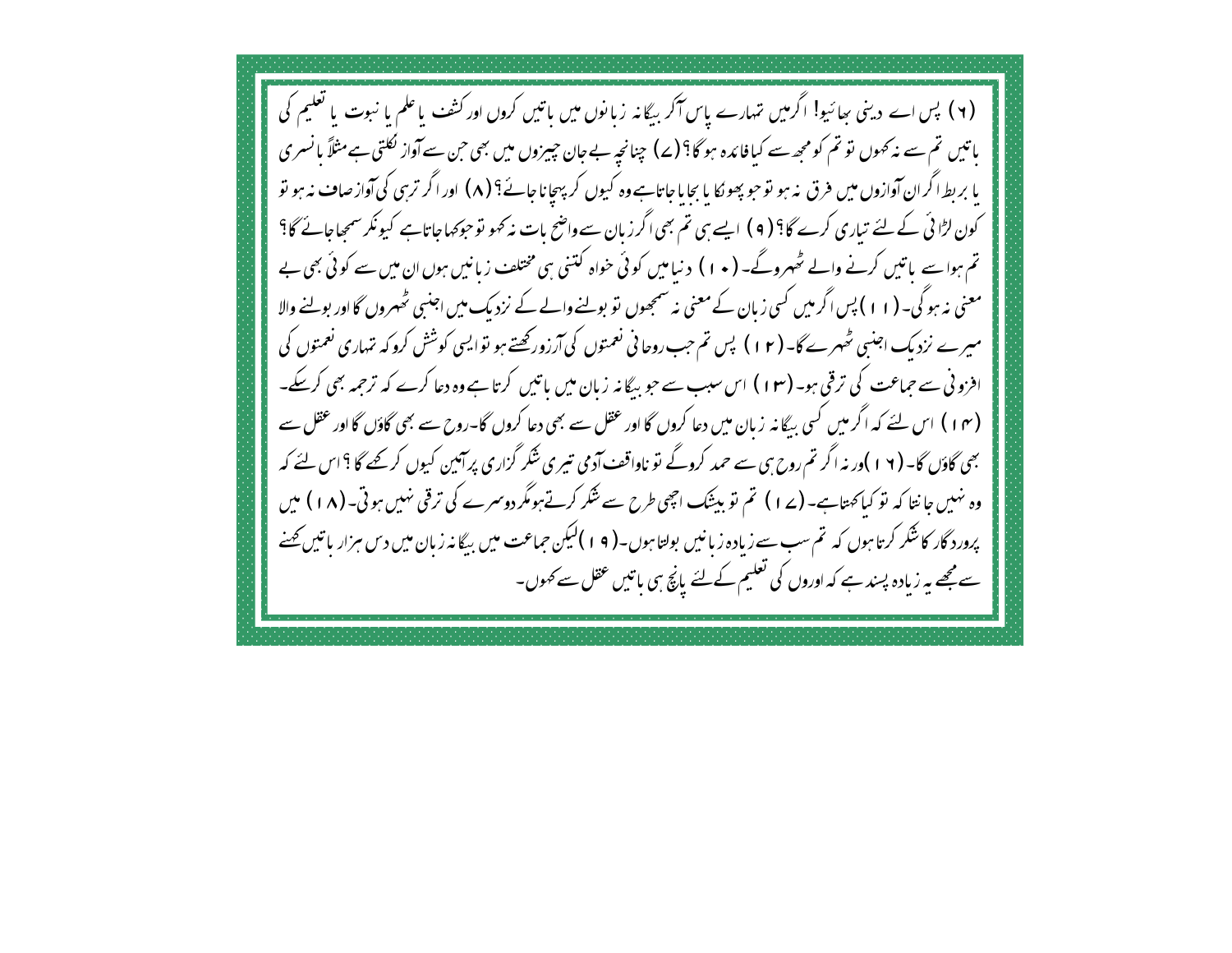(۲۰) اے دینی سائیو! تم سمجھ میں بچے نہ بنو۔ بدی میں توبچے رہو مگر سمجھ میں حوان بنو۔ (۲۱) توریت سٹریف میں لکھاہے کہ پرورد گار فرماتے ہیں میں بیگانہ زبان اور بیگانہ ہونٹوں سے اس امت سے باتیں کروں گا تو بھی وہ میری نہ سنیں گے۔(۲۲) پس بیگانہ زبانیں ایمان داروں کے لئے نہیں بلکہ بے ایمانوں کے لئے نشان بیں اور نبوت بے ایمانوں کے لئے نہیں بلکہ ایمان داروں کے لئے نشان ہے۔(۲۳) پس اگر ساری حماعت ایک جگہ جمع ہواور سب کے سب بیگانہ زبانیں بولیں اور ناواقف با بے ایمان لوگ اندر آجائیں تو کیاوہ تم کو دیوانہ نہ ٹھیں گے ؟ (۲۴) لیکن اگر سب نبوت کریں اور کوئی بے ایمان یا ناواقف اندر آجائے توسب اسے قائل کردیں گے اور سب اسے پر کھ لیں گے ۔( ۴ ۵ ) اور اس کے دل کے بصد ظاہر ہوجائیں گے۔ تب وہ منہ کے بل گر کر پرورد گار کو سحدہ کرے گا اور اقرار کرے گا کہ بیشک | پرورد گار عالم تم میں ہے۔ حماعت كا نظام (۲ ۲) پس اے دینی سائیو! کیا کرناچاہیے ؟ حب تم جمع ہوتے ہو تو ہرایک کے دل میں مزمور یا تعلیم بامکاشفہ یا بیگانہ زبان یا ترحمہ ہوتاہے۔سب کحپھ روحانی ترقی کے لئے ہوناچاہیے (ے ۲) اگر بیگانہ زبان میں باتیں کرناہو تو دو دو بازبادہ سے زیادہ تین تین شخص باری باری سے بولیں اورایک شخص ترجمہ کرے ۔ ( ۲۸ ) اور اگر کوئی ترجمہ کرنے والا نہ ہو تو بیگانہ زبان بولنے والاحماعت میں چیکارہے اوراپنے دل سے اور پرورد گار سے پاتیں کرے۔ ( ۲ ۹ ) نبیوں میں سے دو یا تین بولیں اور یاقی ان کے کلام کو پر تھیں۔( ۳۰) لیکن اگر دوسرے پاس بیٹھنے والے پر وحی اترے تو پہلا خاموش ہوجائے۔( ا سا) کیونکہ تم سب کے سب ایک ایک کرکے نبوت کرسکتے ہو تاکہ سب سیکھیں اور سب کو نصیحت | ہو۔**( ۲**۳) اور نبیوں کی روحیں نبیوں کے تابع بی<u>ں</u>۔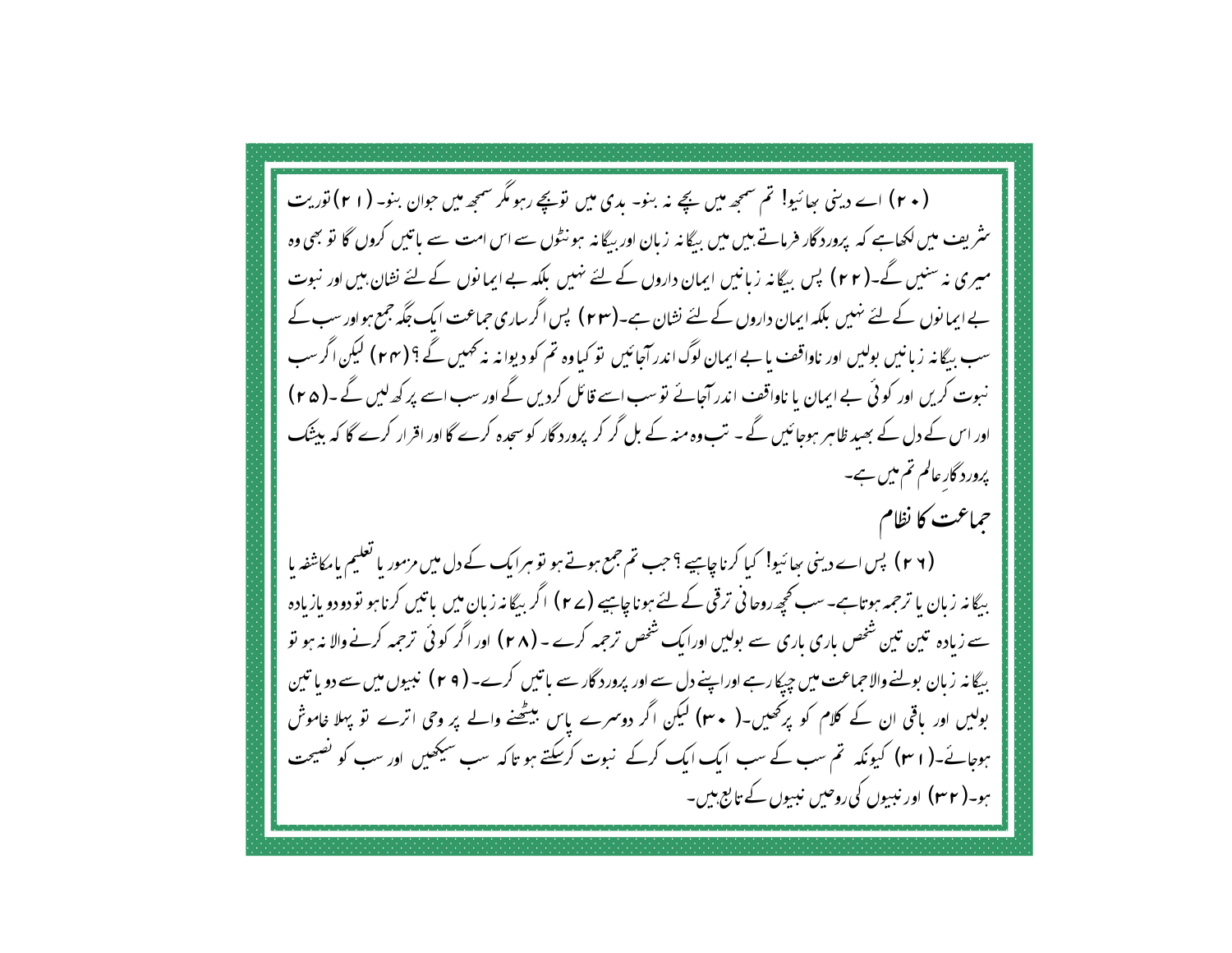(۳۳) کیونکہ پرورد گار ابتری کے نہیں بلکہ امن کے پانی بیں -جیسا پارساؤں کی سب حماعتوں میں ہے۔ (۳۴) عورتیں حماعت کے مجمع میں خاموش رہیں کیونکہ انہیں بولنے کا حکم نہیں بلکہ تابع رہیں جیسا توریت میں بھی لکھاہے **۔ ( ۳۵ )** اورا گر کچھ سیکھنا چاہیں تو گھر میں اپنے اپنے شوہر سے پوچییں کیونکہ عورت کا حماعت کے مجمع میں بولنا سٹرم کی بات ہے۔ ( ۲ سا) کیا پرورد گار کا گلام تم میں سے لکل<sup>9</sup> باصرف تم ہی تک پہنچاہے ؟ (ے۳) اگر کوئی اپنےآپ کو نبی باروحانی سمجھے نو بہ جان لے کہ حو ماتیں میں تہیں لکھتا ہوں وہ پرورد گار کے صحم ییں۔(۳۸) اوراگر کوئی نہ جانے تو نہ جانے۔ (۳۹) پس دینی سائیو! نبوت کرنے کی آرزو رکھو اور زبانیں بولنے سے منع نہ کرو۔ (۴۰) مگر سب ہاتیں شائىيىتكى اور قرينہ كے ساتھ عمل ميں آئيں۔ ر کورع ۱۵ سىد ناغىيىلى كاز ندە ہوجانا (۱)اب اے دینی سائیو! میں تہمیں وہی خوشخبری جتائے دیتا ہوں حوپہلے دے جکا ہوں جے تم نے قبول بھی کرلیا تھااور حس پر قائم بھی ہو۔ ( ۲ ) اسی کے وسیلہ سے تم کو نحات بھی ملتی ہے بسٹر طیکہ وہ خوشخبری حومیں نے تہیں دی تھی یاد رکھتے ہوور نہ تہ<sub>ا</sub>را ایمان لانا بے فائدہ ہوا۔ (۳) چنانچہ میں نے سب سے پہلے تم کووہی بات پہنچادی ح<u>ومجھ</u> پہنچی تھی کہ سید ناعیسیٰ مسح کلام الهیٰ کےمطابق ہمارے گناہوں کے لئے قریان ہوئے۔(مہ) اور دفن ہوئےاور تیسرے دن کلام الهیٰ کے مطابق جی اٹھے۔ (۵) اور کیفا اور اس کے بعد ان بارہ کو دکھائی دیئے۔ (۲) پھر پانچ سوسےزیادہ ہعائیوں کوایک ساتھ د کچھائی دیئے۔حن میں سے اکثر اب تک موجود بیں اور بعض سوگئے۔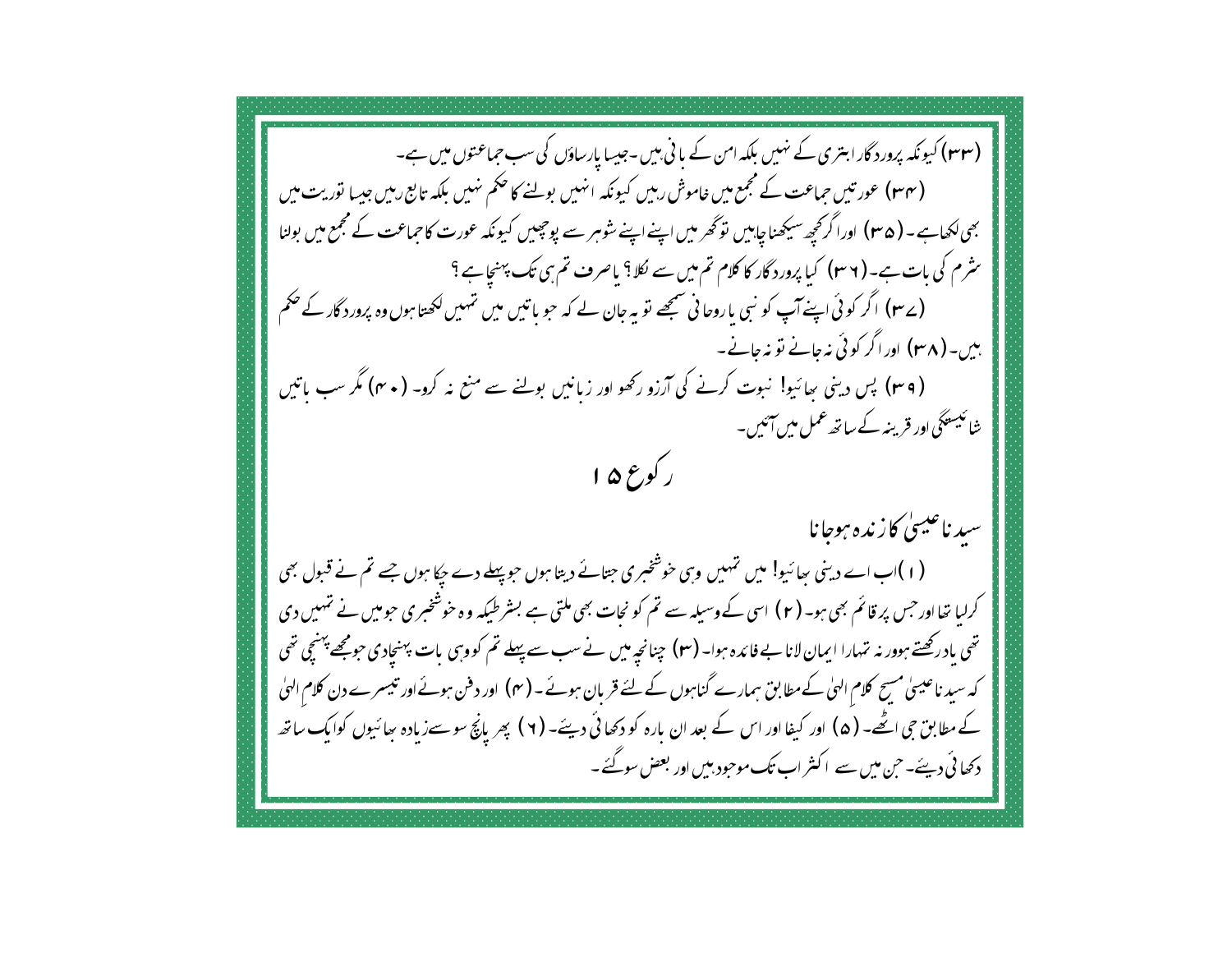(ے) بھر حصرت یعقوب کو دکھائی دئیے ، پھر سب رسولوں کو( ۸) اور سب سے پیچھے محم*ہ* کو حبو گویا ادھورے دیوں کی پیدائش ہوں دکھائی دیئے۔( ۹ ) کیونکہ میں رسولوں میں سب سے چھوٹا ہوں بلکہ رسول کھلانے کے لائق نہیں اس لئے کہ میں نے پرورد گار کی حماعت کو ستایا تھا۔ ( • ۱ ) کیکن حوتحیے ہوں پرورد گار کی مہر یا نی سے ہوں اور ان کی مہر یا نی حومحھ پر ہوئی وہ بے فائدہ نہیں ہوئی بلکہ میں نے ان سب سے زیادہ محنت کی اورمیری طرف سے نہیں ہوئی بلکہ پرورد گار کی مہر یا فی سے حو مجھ پر تھی۔( ۱ ۱ ) پس خواہ میں ہوں خواہ وہ ہوں ہم یہی تبلیغ کرتے ہیں اور اسی پر تم ایمان بھی لائے۔ سماراحي اٹھنا (۱۲) پس جب سید ناعیسیٰ مسح کی یہ تبلیغ کی حاتی ہے کہ وہ مردوں میں سے حی اٹھے تو تم میں سے بعض کس طرح تھتے ہیں کہ مردوں کی قیامت ہے ہی نہیں۔(۱۳) اگر مردوں کی قیامت نہیں تو سیدنا عیسیٰ مسح بھی نہیں جی اٹھے۔( ۱۴ )اور اگر سید ناعیسیٰ مسح نہیں جی اٹھے تو ہماری تبلیغ بھی بے فائدہ ہے اور تہارا ایمان بھی بے فائدہ ۔( ۵ ا ) بلکہ ہم پرورد گار کے جھوٹے گواہ ٹھہرے کیونکہ ہم نے رب العالمین کی بابت یہ شہادت دی کہ انہوں نے سید ناعیسیٰ مسح کو زندہ کیا حالانکہ نہیں جلایا اگر بالفرص مردے نہیں جی اٹھتے۔اور اگر مردے نہیں جی اٹھتے تو سید ناعیسیٰ مسح بھی نہیں جی اٹھے۔(ے ۱ ) اور اگر سید ناعیسیٰ نہیں حی اٹھے نو تہارا ایمان بے فائدہ ہے تم اب تک اپنے گناہوں میں گرفتار ہو۔(۱ ۸ ) بلکہ حبوسید نامسح میں سوگئے،میں وہ بھی ہلاک ہوئے۔( ۱۹ ) اگر ہم صرف اسی زند کی میں سبد نامسح میں امبد رکھتے،میں نوسب آدمیوں سے زیادہ پد نصیب،میں۔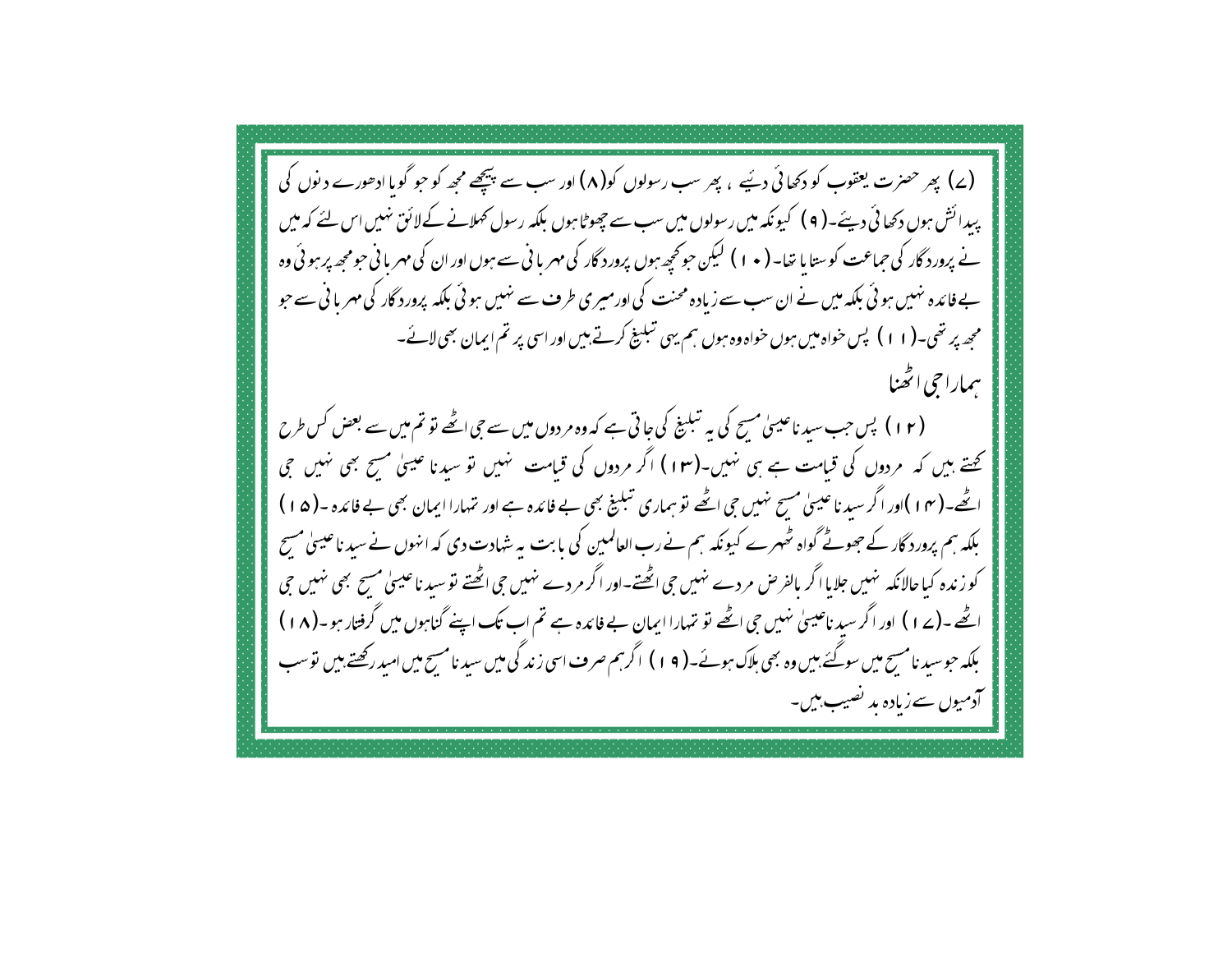(+ ٢) لیکن فی الواقع سیدنا مسح مردوں میں سے جی اٹھے ہیں اور حو سوگئے ہیں ان میں پہلا بچل ہوئے ۔ (۱۲) کیونکہ کہ جب آدمی کے سبب سے موت آئی توآدمی سی کے سبب سے مردوں کی قیامت بھی آئی۔(۲۲) اورجیسے آدم میں سب مرتے بیں ویسے ہی سید ناعیسیٰ مسح میں سب زندہ کئے جائیں گے ۔(۲۳) لیکن میر ایک اپنی اپنی باری سے ۔ پہلا بچل سید نامسح، بھرسید نامسح کے آنے پر ان کے لوگ ۔ (۲۴) اس کے بعد آخرت ہو گی۔ اس وقت وہ ساری حکومت اور بیارااختیار اور قدرت نیست کرکے بادشاہی کو پرورد گار کے حوالہ کردیں گے ۔( ۲۵ ) کیونکہ جب تک کہ وہ سب دشمنوں کو اپنے پاؤں تلے نہ لے آئیں ان کو بادشاہی کرنا صرور ہے ۔(۲ ۲) سب سے پچھلا دشمن حو نیست کیا جائے گا وہ موت ہے۔(ے ۲) کیونکہ پرورد گار نے سب کحچھ ان کے باؤں تلے کردیا ہے مگر جب وہ فرماتے بیں کہ سب کحچھ ان کے تابع کردیا گیا توظاہر ہے کہ حس نے سب تحیحہ ان کے تابع کردیاوہ الگ رہے۔ ( ۲ م) اور حب سب تحیمہ ان کے تابع ہوجائے گا نوا بن الله خود ان کے تابع ہوجائیں گے جس نے سب چیپزیں ان کے تابع کردیں تاکہ سب میں پرورد گار ہی سب کحچھ ہو۔ ( ۲۹ ) ور نہ حولوگ مر دوں کے لئےاصطباع بیتے بیں وہ کیا کریں گے ؟ اگر مردے جی اٹھتے ہی نہیں تو پھر کیوں ان کے لئے اصطباع لیتے ہیں ؟ ( • سا) اورہم کیوں ہر وقت خطرہ میں پڑے رہتے ہیں ؟ ( ۱ سا) اے دینی بھائیو! مجھے اس فخر کی قسم حو ہمارے آقا ومولا سید نا عیسیٰ مسح میں تم پر ہے میں ہر روز مر تا ہوں۔ ( ۳۲) اگر میں انسان کی طرح افسں میں در ندوں سے لڑا تومجھے کیا فائدہ ؟ اگرمردے نہ زندہ کئے جائیں گے توآؤ محیائیں پیئں کیونکہ کل تو مربی جائیں گے ۔(۳۳) فریب نہ کھاؤ، بڑی صحبتیں اچھی عاد توں کو لگاڑ دیتی ہیں۔( ۳۴) سیچے ہونے کے لئے ہوش میں آؤاور گناہ نہ کرو کیونکہ بعض پرورد گار سے ناواقف بیں۔میں تہیں سثر م دلانے کو یہ کھتا ہوں ۔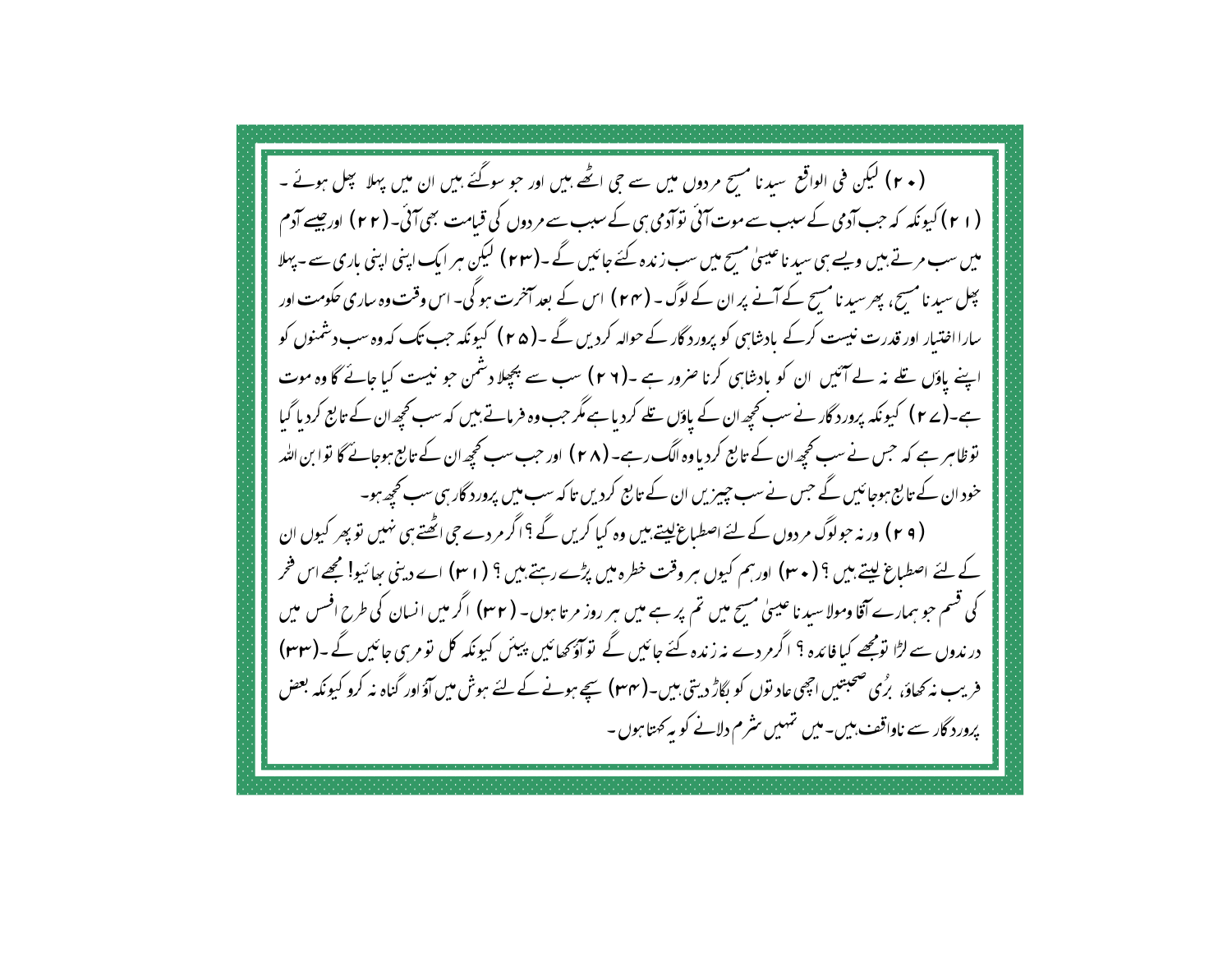زندہ ہوجانے کے بعد جسم کی جالت (۳۵) اب کوئی یہ بھے گا کہ مردے کس طرح جی اٹھتے ہیں اور کیسے جسم کے ساتھ آتے ہیں ؟(۳۶) اے نادان! تم خود حو تحچھ بوتے ہو جب تک وہ نہ مرحائے زندہ نہیں کیاجاتا -(ے۳) اور حو تم بوتے ہو بہ وہ جسم نہیں حو پیدا ہونے والاہے بلکہ صرف دانہ ہے ۔خواہ گیہوں کا خواہ کسی اور چییز کا -( ۳۸) مگر پرورد گار نے جیسا ارادہ کرلیا ویسا ہی اس کو جسم دیتے بیں اور ہرایک بیج کو اس کاخاص جسم۔( ۳۹) سب گوشت بکیا ں گوشت نہیں بلکہ آدمیوں کا گوشت اور ہے۔ حیوبا یوں کا گوشت اور۔ پر ندوں کا گوشت اور ہے مجھلیوں کا گوشت اور ۔( • ۴) آسمانی بھی جسم بیں اور زمینی بھی مگر آسمانیوں کی بزر گی اور ہے زمینیوں کی اور۔( ا مہ) آفتاب کی بزر گی اور ہے مہتاب کی بزر گی اور۔ستاروں کی بزر گی اور کیونکہ ستارے ،ستارے کی بزر گی میں فرق ہے۔( ۴۲) مردوں کی قیامت بھی ایسی سی ہے۔جسم فنا کی حالت میں بوبا حاتاہے اور نقا کی حالت میں حی اٹھتاہے ۔ (۴۳) بے حرمتی کی حالت میں بوباجاتاہے اور بزر کی کی حالت میں حی اٹھتاہے ۔ تحمزوری کی حالت میں بو ما جاتاہے اور قوت کی حالت میں جی اٹھتاہے ۔(۴۴) نفسانی جسم بویا جاتاہے اور روحانی جسم جی اٹھتاہے ۔ جب نفسانی جسم ہے توروحانی جسم بھی ہے ۔( ۴۵ ) چنانچہ لکھا بھی ہے کہ پہلاآدمی یعنی آدم زندہ نفس بنا۔ پچپلا آدم زندگی بخشنے والی روح بنا۔( ۲ مہ) لیکن روحانی پہلے نہ تعابلکہ نفسانی تعا- اس کے بعد روحانی ہوا۔( ۷ م) پہلاآدى زمين سے یعنی خاکی تعا-دوسمرا آدمی آسما فی ہے-( ۴۸ ) جیساوہ خاکی تعاویسا ہی اور خاکی بھی بیں اور جیساوہ آسما فی ہے ویسا ہی اور آسما فی بھی بیں۔( ۴ مہ) اور حس طرح ہم اس خاکی کی صورت پر ہوئے اسی طرح اس آسما فی کی صورت پر بھی ہوں گے۔ ( • ۵ ) اسے دینی سائیو! میرامطلب یہ ہے کہ گوشت اور خون پرورد گار کی بادشاہی کے وارث نہیں ہوسکتے اور نہ فنا نقا کی وارث ہوسکتی ہے۔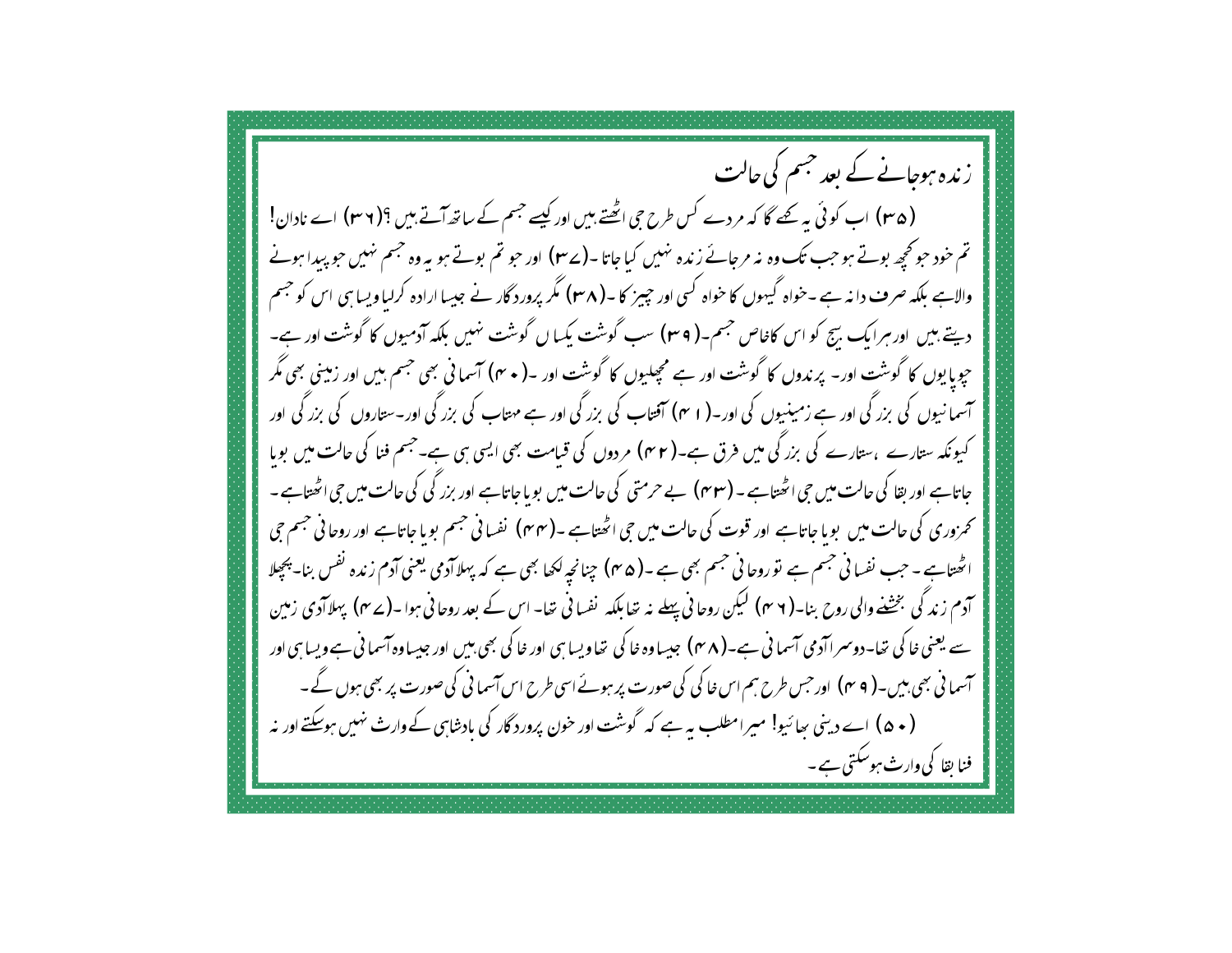(۱۵۱) دیکھومیں تم سے راز کی بات کھتاہوں۔ہم سب نو نہیں سوئیں گے مگر سب بدل جائیں گے۔(۵۲) اور یہ ایک دم میں ،ایک پل میں، پیچلا نرسڈگا پھونکتے ہی ہو گا کیونکہ نرسڈگا پھولکاجائے گااور مر دے عنیر فا فی حالت میں اٹھیں گے اورہم بدل جائیں گے ۔(۵۳) کیونکہ صرور ہے کہ یہ فانی حجسم بقا کا جاہ پہنے اور یہ مرنے والاجسم حیات ایدی کا جاہ پہنے ۔ (۵۴) اورحب بہ فا فی جسم بقا کا جامہ بہن چکے گا اور یہ مرنے والا جسم حیات ایدی کا جامہ بہن چکے گا تووہ قول پورا ہوجانے گا حولکھاہے کہ موت فتح کالقمہ ہوگئی۔( ۵۵ ) اے موت تیری فتح کہاں رہی ؟اے موت تیراڈنک کہاں رہا ؟( ۷ ۵ ) موت کاڈنک گناہ ہے اور گناہ کا زور سٹریعت ہے۔(ے ۵) مگر پرورد گار کا شکرہے جو ہمارے آقا ومولا سید نا عیسیٰ مسح کے وسیلہ سے ہم کو فتح عطافرماتے ہیں۔( ۵۸ ) پس اے دینی سائیو! ثابت قدم اورقائم رہو اور پرورد گار کے کام میں ہمیشہ افزایش کرتے رہو کیونکہ یہ جانتے ہو کہ تہاری محنت پرورد گارمیں بے فائدہ نہیں ہے۔ ر کوع ۲ ۱ (۱) اب اس چندے کی بابت حومقدسوں کے لئے کیاجاتاہے جیسامیں نے گلنسہ کی جماعتوں کو حکم دیاویسا ہی تم بھی کرو۔( ۲)ہفتہ کے پہلے دن تم میں سے ہر شخص اپنی آمد نی کے موافق کحچھ اپنے پاس رکھ چھوڑا کرے تا کہ میرے آنے پر چندے نہ کرنے پڑیں۔( ۳) اور جب میں آؤں گا نوجنہیں تم منظور کروگے ان کو میں خط دے کر بھیج دوں گا تہاری خبیرات پروشلیم کو پہنچادیں۔( مہ) اورا گرمیرا بھی جانامناسب ہوا تووہ میرے ساتھ ہی جائیں گے۔ (۵) اورمیں مکد نبہ ہو کر تہارے پاس آؤں گا کیونکہ مجھے مکد نبہ ہو کر جانا تو ہے ہی ۔(۲) مگر رہوں شاید تہارے ہی پاس اور جاڑا بھی نہارے ہی پاس کا ٹوں تاکہ جس طرف میں جاناچاہوں تم مجھے اس طرف روا نہ کردو۔